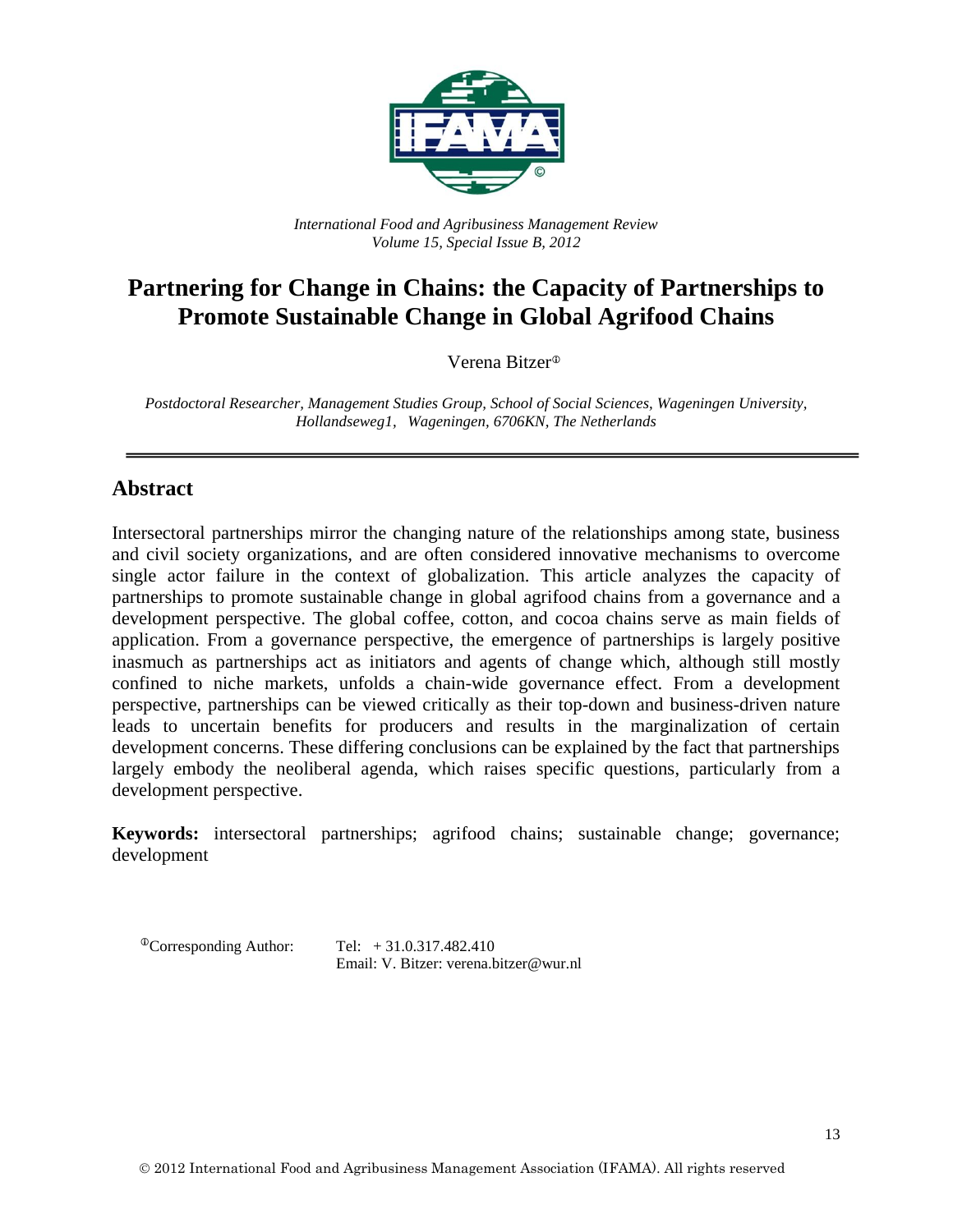# **The Rise of Partnerships in Global Agrifood Chains**

Over the last ten to fifteen years, intersectoral partnerships between actors from state, market and civil society have attracted the attention of researchers and professionals alike. By creating an institutionalized platform for collaboration between public and private actors, partnerships are often considered as innovative mechanisms to overcome single actor failure in the context of globalization, and advance public goods as well as private interests (Witte et al. 2000; Biermann et al. 2007; Schäferhoff et al. 2009). These positive credentials have placed partnerships in the center of the debate on what kinds of institutional arrangements are most promising to address complex, multilayered, and multi-scalar sustainability issues (Glasbergen 2007).

Partnerships have since emerged in a variety of issue areas, ranging from international development (Reed and Reed 2009) and forestry (Pattberg 2005) to biodiversity (Visseren-Hamakers et al. 2010) and climate change (Bäckstrand 2008). Especially in global agrifood chains, partnerships have experienced considerable growth since the late 1990s in the expectation that they would manage the 'wicked problem' (Batie 2008; Peterson 2009) of realizing sustainability within such chains, such as addressing environmental degradation, poor working conditions, and impoverishment of smallholder producers (Bitzer et al. 2008; Schouten and Glasbergen 2011; Fuchs et al. 2011; Dentoni and Peterson 2011). This has given rise to an international policy consensus on the desirability of partnerships (OECD 2006; World Bank 2007), even though the consequences of partnerships are still poorly understood (Lund-Thomsen 2009).

Most notably, the literature on global (environmental) governance and on development studies pick up the debate on partnerships in global agrifood chains. Both strands seek to explain the emergence and implications of partnerships as new institutional arrangements, albeit it from different perspectives. The governance literature originates from a state-based rather top-down view, and focuses on the changing relationships between state, market and civil society. Partnerships, which encompass both state and non-state actors in different constellations, are studied for their potential to serve as new governance arrangements and to solve global sustainability problems, including problems linked to international production and consumption patterns. The development studies literature, on the other hand, is characterized by a bottom-up, producer oriented perspective, and looks at constraints to and solutions for rural development. Partnerships, which have become increasingly common with development organizations, are analyzed for their potential to serve as new development tools by contributing to different development objectives, including poverty reduction and agricultural growth.

As key points, both the governance and development studies literature explore partnerships as new institutional arrangements with greater potential problem-solving capacity. However, important questions remain unanswered as regards the capacity of partnerships to deliver on their proposed added value and on the type of change partnerships promote. Therefore, this article focuses on some of the issues of this debate in order to contribute to a better understanding of partnerships in global agrifood chains, thereby providing lessons for the broader theory on partnerships. More specifically, the article aims to analyze the capacity of partnerships to promote sustainable change in global agrifood chains, and reflect on partnerships from a governance and a development perspective.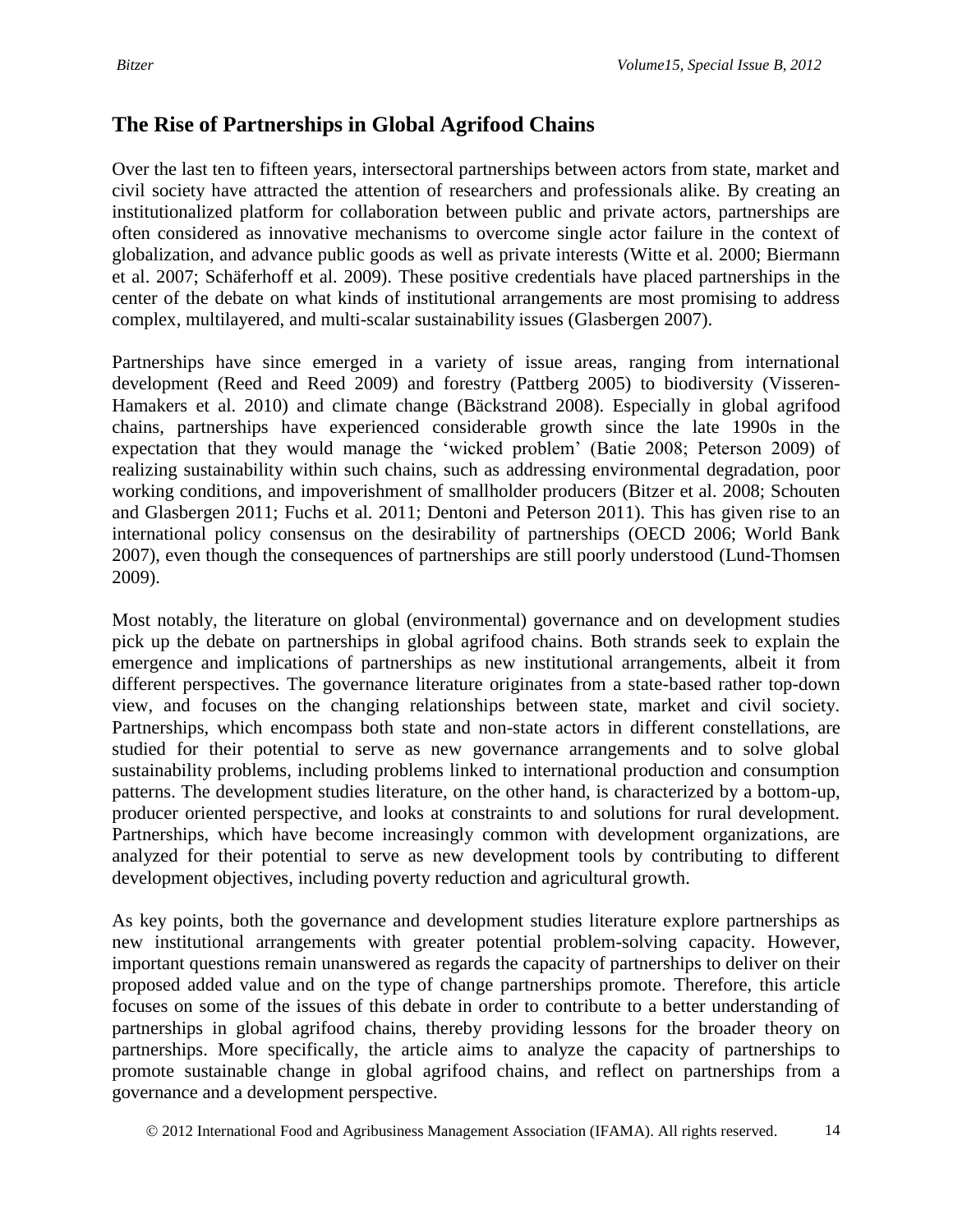*Intersectoral partnerships* are here defined as collaborative, institutionalized arrangements between actors from two or more sectors of society which aim at the provision and/or protection of collective goods (Glasbergen 2007; Schäferhoff et al. 2009). Partnerships are characterized by a complementarity of actors' roles, which, in theory, allows for a division of labor, risks, and responsibilities among participating actors (Narrod et al. 2009). While this paper uses the term intersectoral partnerships, other terms found in the literature include cross-sector partnerships, multi-stakeholder alliances, public-private partnerships, global public policy networks or global action networks. The *capacity* of partnerships is viewed as an outcome-oriented concept and understood as the ability to promote sustainable change in global agrifood chains by means of pursuing distinct strategies and performing distinct functions. Arguably, this ability is partly influenced by the embeddedness of partnerships in the institutional context and in horizontal network relationships. In line with the two main strands of literature used in this paper, the capacity of partnerships can either be viewed from a governance perspective (partnerships as governance tools) or from a development perspective (partnerships as development tools). Although there are deliberate overlaps between the perspectives, the existing differences between them provide important insights for a systematic enquiry into the capacity of partnerships to promote sustainable change. Finally, *sustainable change* refers to a shift in the configuration and functioning of agrifood chains that addresses the sustainability challenges associated with them.

This article analyzes the capacity of partnerships in the global coffee, cotton and cocoa chains. For all three commodities, the rise of partnerships since the late 1990s is closely related to the increased pressure on multinational companies by NGOs to reassess their responsibility for the conditions at the production level. Public allegations of severe environmental degradation, human rights abuses and widespread poverty, which began to be voiced from the mid-1990s onwards, posed a clear threat to corporate reputation and sales, particularly for branded manufacturers (Schrage and Ewing 2005). Many companies sought to protect their business by engaging in corporate social responsibility activities, such as partnerships (Dentoni and Peterson 2011). Especially in the coffee and cocoa chains, the development towards partnerships coincided with a change in global demand towards high quality and ethical products, which created new markets for smallholders' products (Giovannucci and Ponte 2005). Partnerships with NGOs and other development actors are among the most common means to exploit these market opportunities and secure supply, while demonstrating ethical business behavior (Linton 2005; Neilson 2007). Concerns of supply were particularly salient in the cocoa sector; considerations to develop new specialty markets were dominant in the case of coffee; and incentives to highlight responsible business behavior were the leading motives in the cotton sector. The engagement of NGOs and development agencies, on the other hand, is motivated by the opportunity to directly address unsustainable business behavior, and raise social and environmental standards at the production level (Weidinger and Schmitz-Hoffmann 2007; Pattberg 2005). In general, the objectives of partnerships are stated to encompass the promotion of sustainable production practices, the increase of market access and revenues for producers, and the empowerment of smallholder producers. Combined with other activities at the production level to assist farmers, many partnerships seek to achieve their objectives through the application of a variety of generic and product-specific sustainability standards and certification. By now standards have turned into a key mechanism of partnerships for promoting sustainable change (Bitzer et al. 2012b), making it critical to understand the effects of standards in order to understand the overall effects of partnerships.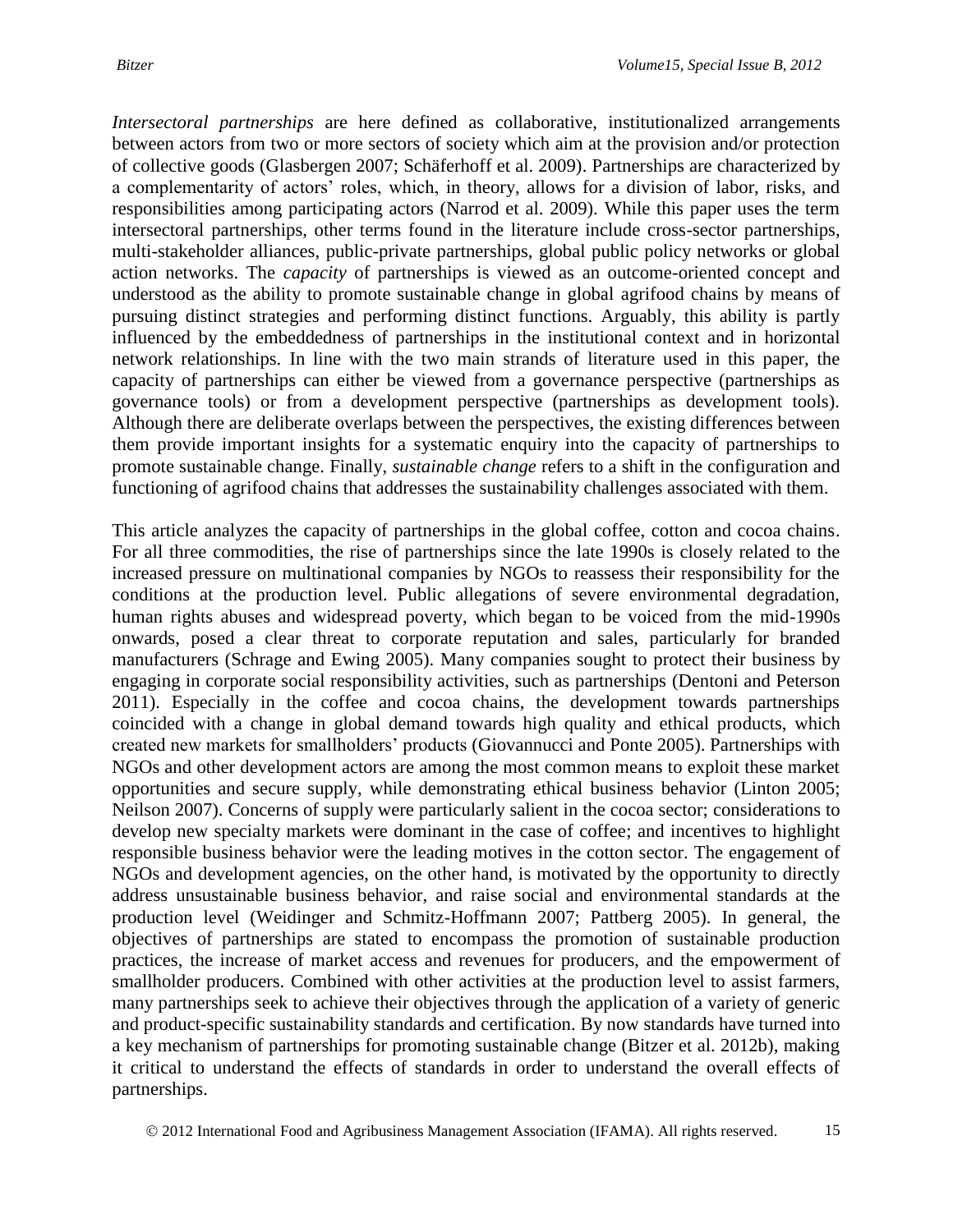This article is structured as follows. Section 2 sheds light on the conceptualization of partnerships from the perspective of the literature on global governance and from the perspective of the literature on development studies. Section 3 briefly elaborates the methodological approach taken in the article. This is followed by an analysis of the capacity of partnerships from the two main perspectives: Section 4 interprets the capacity of partnerships from a governance perspective, and section 5 focuses on the capacity of partnerships from a development perspective. Both sections present different viewpoints on the capacity of partnerships, which partly overlap, but more often appear to be at odds with each other. Differences can also be distinguished between partnerships in the three chains investigated, which are considered in section 6. Finally, section 7 seeks to explain and reflect upon the different viewpoints on the capacity of partnerships presented in sections 4 and 5, offering an overall interpretation of the typical biases partnerships seem to imply.

# **Theoretical Perspectives on Partnerships in Global Agrifood Chains**

# *Conceptualization of Partnerships in the Governance Literature*

The governance literature focuses on the changing relationships between state, market and civil society, and the manifestation of new 'governance' arrangements that include both state and nonstate actors, such as partnerships. Various scholars conceptualize their emergence as a response to the decreasing capacities of the state to solve the manifold problems posed by global change (Haufler 2003; Jessop 1998; Stoker 1998). Accelerated levels of globalization and the crossborder nature of major contemporary sustainability problems create new interdependencies between actors, and render governments unable to effectively act unilaterally (Biermann and Dingwerth 2004). As a result, private actors have become involved in governance processes in order to counteract the perceived governance gap, i.e., the absence or weakness of governmental regulation (Haas 2004). This has led to a fundamental change in the state-market-society relations towards increased cooperation among actors (Jessop 1998), reflecting a "new image of the manageable society" (Glasbergen 2007, 16). Governance draws more and more on the involvement of actors beyond government, and rests on shared responsibility (Lemos and Agrawal 2006). The implications of this development for the liberal-democratic order are widely debated. Although governance is suggested to be able to address the inefficiencies of state action (Lemos and Agrawal 2006), scholars caution that governance initiatives, such as partnerships, frequently exhibit weak participatory foundations and struggle with legitimacy and accountability deficits (Stoker 1998; Glasbergen 2007; Bäckstrand 2008; Kaan and Liese 2011). Also in terms of their potential to serve as new governance instruments and solve global sustainability problems, the evidence of partnerships' effects remains largely inconclusive, and is often contested. While partnerships have been shown to contribute to agenda-setting, knowledge production, and discourse formation (Pattberg 2005), the picture is less clear with respect to their actual output. Research suggests that partnerships fulfill rule-setting functions to establish rules and norms for sustainable production and business behavior (Andonova et al. 2009; Visseren-Hamakers and Glasbergen 2007). Yet, they perform considerably worse when it comes to policy and rule implementation (Biermann et al. 2007; Pattberg 2010). The capacity of partnerships to address global governance problems thus appears ambiguous.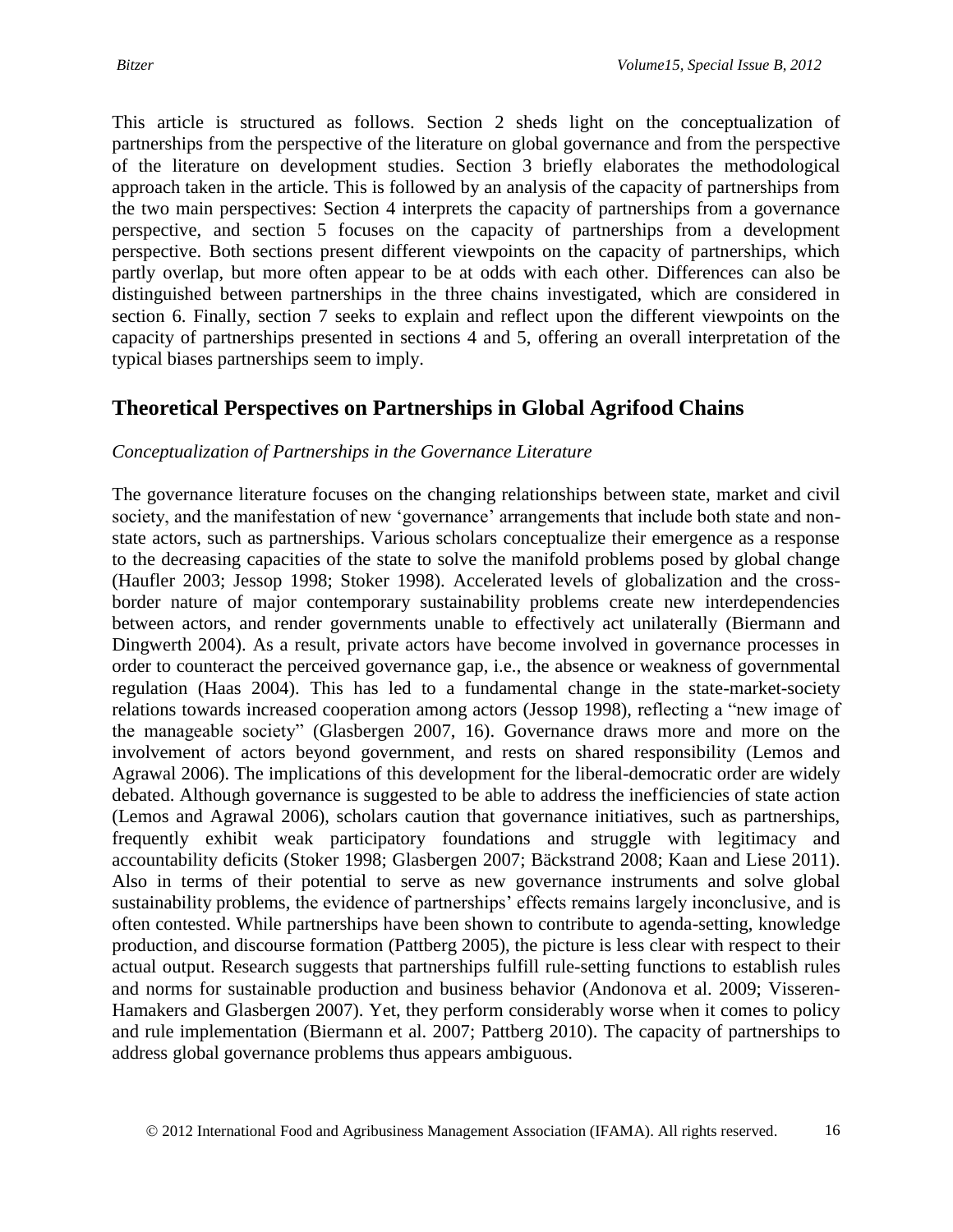# *Conceptualization of Partnerships in the Development Literature*

The development literature examines partnerships in the context of a paradigm shift in the political economy of international development in the 1990s (Van Tulder and Fortanier 2009; Reed and Reed 2009). Firstly, this refers to the increasing recognition of the inability and failure of individual actors – be they market actors, governments, donors, or civil society organizations – to solve the development problems associated with global agrifood chains (Kolk et al. 2008). Such a situation is to be addressed through multi-actor collaboration where the capacities and bottom-up orientation of development agencies and NGOs can be joined with the resources and market knowledge of business (Utting and Zammit 2009). More fundamentally, partnerships prescribe a new, active role of business in development. Previously regarded as the "enemies, unconscious engines, or ungrateful beneficiaries of development" (Bendell 2005, 363), businesses are now acknowledged for their potential to contribute to development. This concurs with the new mainstream development discourse, emphasizing long-term interaction, goal alignment and mutual understanding between different actors as key ingredients for institutional change (Van Tulder and Fortanier 2009). This is most pronounced in global agrifood chains, where large multinational companies have considerable influence on how trade is conducted, and are therefore needed for any type of chain-wide change (Weidinger and Schmitz-Hoffmann 2007; World Bank 2007). While the donor discourse tends to emphasize the potential of partnerships to improve the position of farmers in global agrifood chains and to promote sustainable production practices, little is known on their impact and effectiveness. On the one hand, this lack of knowledge is caused by the general difficulty to measure the outcomes of any types of development intervention (Blowfield 2007). On the other hand, observers suggest that different stakeholders may not want to know the effects of partnerships, as it allows them to capture the moral high ground without there being any hard evidence that effectiveness is lacking (Blowfield 2007; Lund-Thomsen 2009). Moreover, critics argue that the close contact of donor agencies and development NGOs with the corporate world makes partnerships susceptible to privileging business interests whilst doing little about the situation of the poor and marginalized people (Utting and Zammit 2009; Reed and Reed 2009; Gregoratti 2011). This raises questions about the capacity of partnerships to serve as new development tools in global agrifood chains.

# *Analyzing the Capacity of Partnerships in Global Agrifood Chains*

Both strands of literature recognize the potential of partnerships, but also point out critical issues which cast doubt on their capacity to fulfill the hopes vested in them. The following analysis looks at partnerships in the global coffee, cotton and cocoa chains, and interprets their capacity to promote sustainable change by looking at the functions fulfilled by partnerships. Such a "functionalist" approach has been particularly popular in policy implementation studies to accommodate an outcome-oriented analysis (e.g. Skok 1995) to analyze where (policy) change comes from. It has also been applied to partnerships to capture and explain their capacity for sustainable change (e.g. Visseren-Hamakers and Glasbergen 2007; Bitzer et al. 2008). The following functions of agenda-setting, rule-setting, policy implementation and upscaling are utilized in this paper: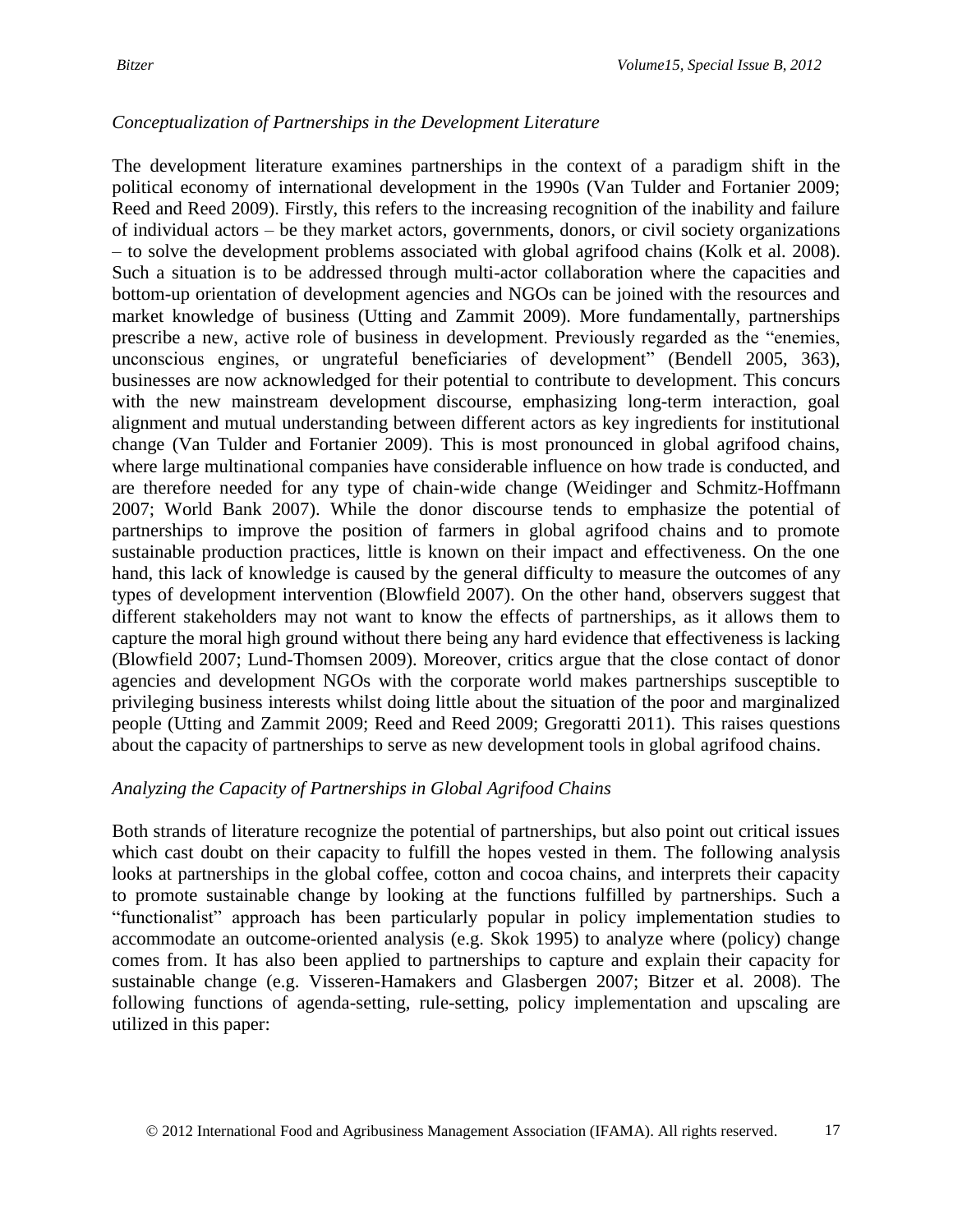- 1. *Agenda-setting* represents the process of opening a discussion around certain issues, including "establishing what values are at stake and mapping out potential diagnoses of the roots of the problem" (Ascher 2007, p. 142). Agenda-setting can also entail the dismissal of other issues and questions as unimportant, i.e., keeping them off the debate.
- 2. *Rule-setting* denotes the creation of new norms and standards regarding the production, processing and trading of agricultural products. Such a process of rule-setting thus stands in contrast to spontaneous, uncoordinated action (Pattberg 2006).
- 3. *Policy implementation* describes the process of executing and putting into use the norms and standards evolving from rule-setting, possibly embedded into wider activities in the target locations of the new norms and standards.
- 4. *Upscaling* refers to the extent to which successful individual initiatives are mainstreamed, connected to each other and unfold a durable effect (cf. Knorringa et al. 2011).

All four functions are interpreted and applied in a rather broad manner to the two perspectives of this paper. This implies that from a governance perspective, the functions of partnerships are particularly relevant to explore their chain-wide steering capacity. From a development perspective, the functions of partnerships shed a light on their capacity at the production level, including the implications for rural producers and their organizations.

# **Methodological Approach**

This article builds on a three year research project connected to and confronted with other research on this topic in the context of the Dutch-based Utrecht-Nijmegen Programme on Partnerships (UNPOP). The idea of this article is to present a synthesis of the key insights, to draw overarching conclusions and to offer fresh perspectives based on the findings and results of this research project.

The methodological approach taken was as follows. First, a comprehensive literature review on partnerships, encompassing both literature on global environmental governance and literature on development studies, was conducted in order to construct the conceptual framework. This resulted in the comparative differentiation between a governance perspective and a development perspective on partnerships, and in the identification of four main outcome-oriented functions against which partnerships are assessed from each perspective.

The subsequent analysis draws on primary research from previous publications by the author (Bitzer et al. 2008; Bitzer and Glasbergen 2010; Bitzer et al. 2011; Bitzer et al. 2012a; Bitzer et al. 2012b). Between these five papers, a total of 82 partnerships were assessed, including 16 partnerships in the coffee chain, 5 partnerships in the global cotton chain, all through qualitative research, and 55 partnerships in the global cocoa chain through a combination of quantitative and qualitative research methods (see Table 1 for more details on the methods used concerning the partnerships in each chain). Data on these partnerships was collected in the 2007-2010 period, among others through literature reviews, analyses of "partnership documents" (data made available by partnerships, including plans, status reports, impact evaluations, sales contracts, presentations, websites, etc.) and analyses of secondary literature (all other documents and literature on the case studies made available mostly through an internet search). Over 70 in-depth semi-structured interviews in person or by phone were conducted with partnership members and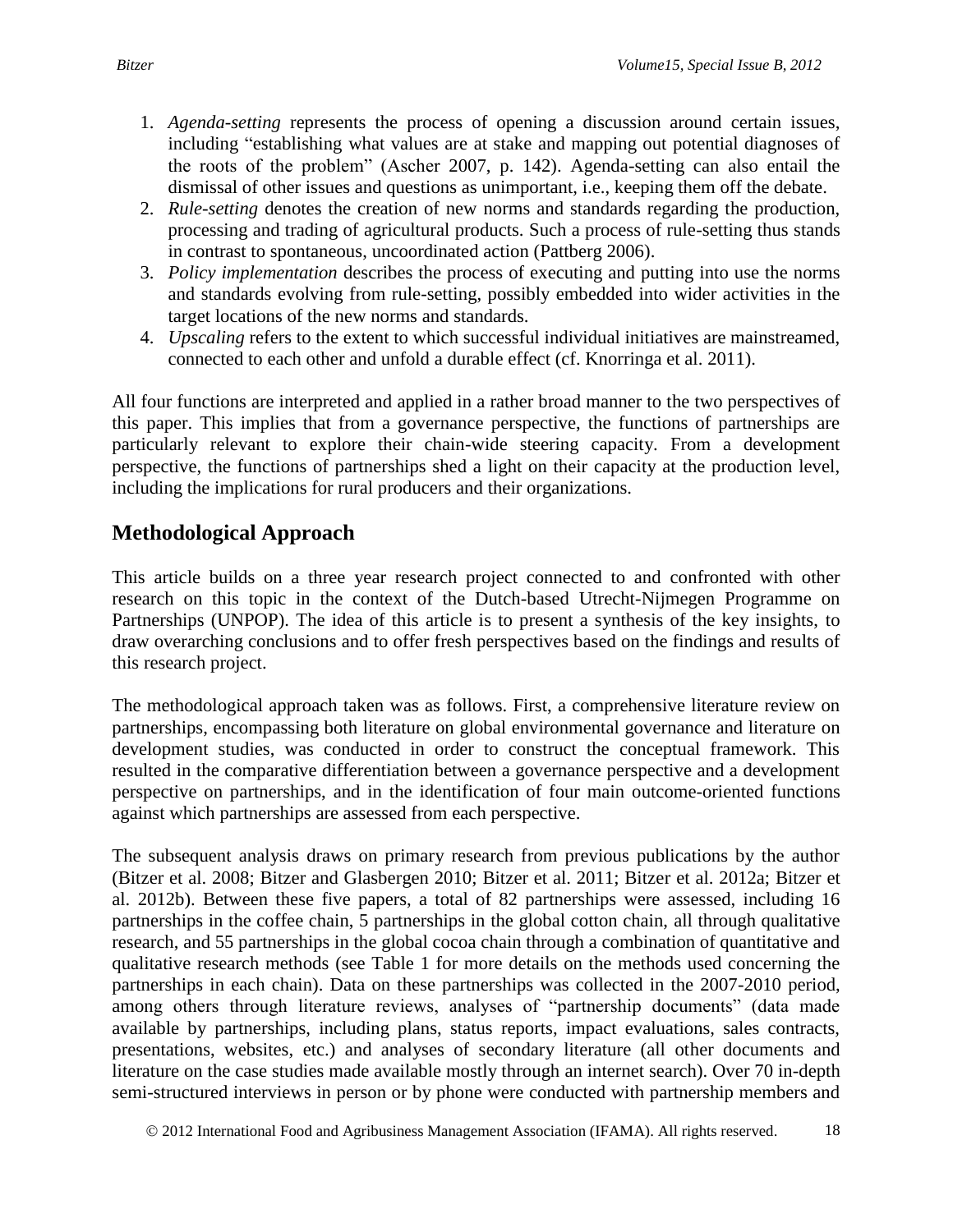experts from business, NGOs, development agencies, governments, international organizations, and producer organizations. Participant observation in stakeholder meetings and a two months field trip to partnerships' sites as well as smallholder coffee and cocoa plantations in Peru in 2008 complement the data collected.

| <b>Case studies</b>    | Data methods and sources                                                                                                                                                                | <b>Reference</b>                                                |  |  |
|------------------------|-----------------------------------------------------------------------------------------------------------------------------------------------------------------------------------------|-----------------------------------------------------------------|--|--|
| 16 coffee partnerships | 49 semi-structured in-depth interviews<br>٠<br>Literature review<br>$\bullet$<br>Secondary document analysis<br>Partnership document analysis<br>Participant observation                | Bitzer et al. 2008<br>Bitzer et al. 2011<br>Bitzer et al. 2012b |  |  |
| 5 cotton partnerships  | 12 semi-structured in-depth interviews Bitzer and Glasbergen 2010<br>Literature review<br>Secondary document analysis<br>Partnership document analysis                                  |                                                                 |  |  |
| 55 cocoa partnerships  | 18 semi-structured in-depth interviews Bitzer et al. 2012a<br>Literature review<br>$\bullet$<br>Secondary document analysis<br>Partnership document analysis<br>Participant observation |                                                                 |  |  |

**Table 1.** Partnerships studied in each chain and methods used

The reliance on primary research from previous publications had the advantage of offering different theoretical and empirical perspectives on the capacity of partnerships, both from a governance and a development angle. The diversity of case studies provided insights into an array of issues related to partnerships, and facilitated a systematic inquiry surrounding the capacity of partnerships to promote sustainable change. At the same time, two main limitations regarding this approach can be identified. Firstly, whilst the author holds primary knowledge of all case studies reviewed, the reliance on previously collected data implied that the case studies were originally not explored according to the conceptual framework applied in this article, but served a different, albeit related research purpose concerning partnerships. Secondly, the analysis of this paper only deals with a certain number of partnerships in the coffee, cotton and cocoa chains, limiting the generalizability of the results to *all* partnerships in these chains and even more so to the entire partnership phenomenon in global agrifood chains. Thus, the following analysis needs to be interpreted in the context of these limitations.

# **Partnerships from a Governance Perspective**

From a governance perspective, the capacity of partnerships refers to their ability to solve the 'governance problem' in global agrifood chains, that is, the lack of governance mechanisms to ensure the sustainable production and trade of commodities. Partnerships address the governance problem to varying degrees by contributing to the spread of sustainability values, by establishing private rules for agricultural production, by implementing activities at the production level aimed at the transfer of technical skills, or by forming networked structures and creating linkages to each other, thereby reproducing institutional opportunities.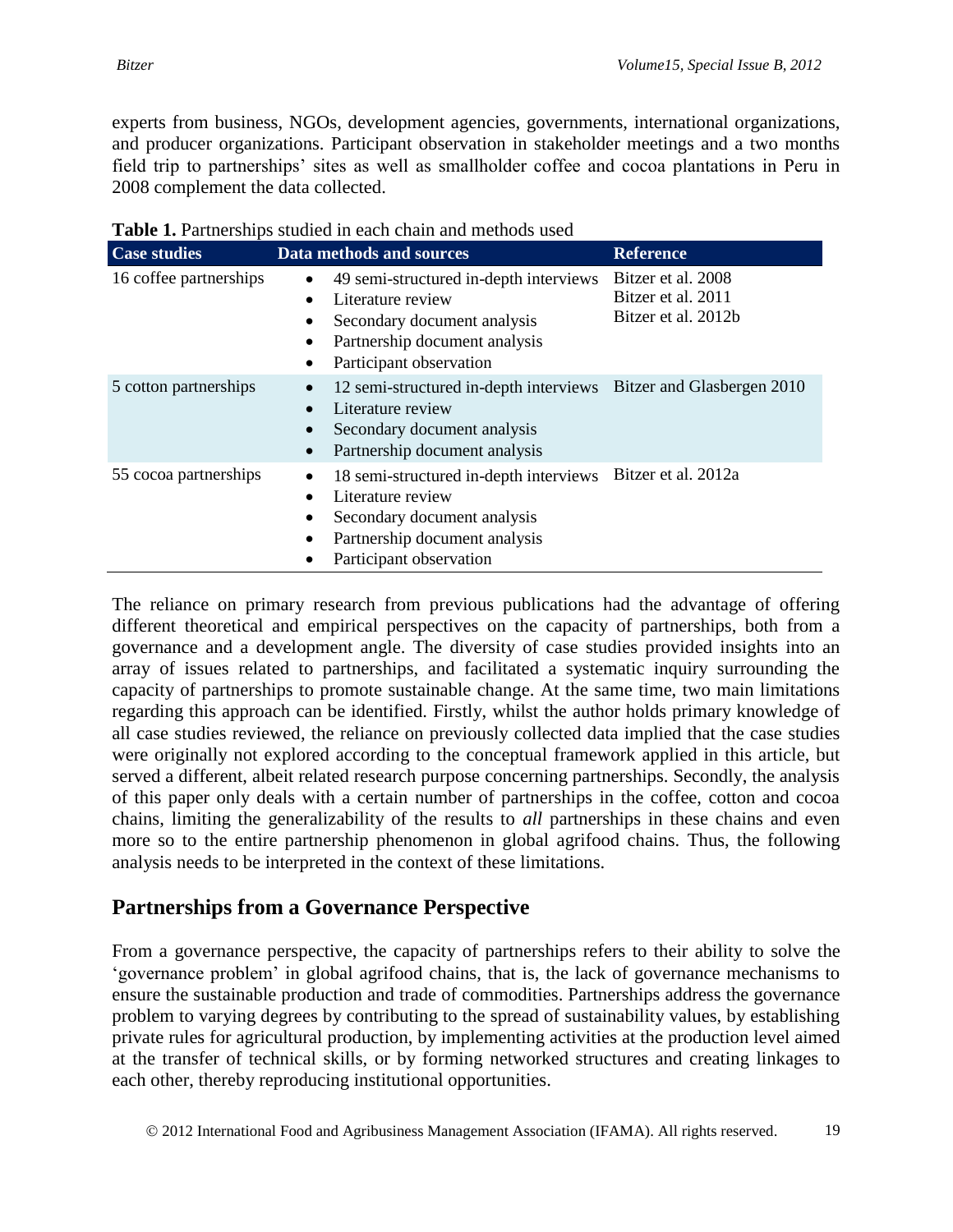# *Agenda-Setting: The Spread of Sustainability Values along Agrifood Chains*

As noted also in other issue areas (e.g. Witte et al. 2000), partnerships act as important agendasetters, and have triggered a debate on sustainability in the coffee, cocoa, and cotton chains. On a broad level, this concerns the spread of values based on environmentally friendly and socially responsible business behavior (Bitzer et al. 2008). Since the issues at stake are complex, covering a variety of complicated cause-effect relationships and concerning different types of producers, manufacturers and retailers (Kolk 2011), partnerships vary in their interpretation of sustainability values and their implications for global agrifood chains, resulting in a multiplicity of approaches of how to deal with sustainability challenges (Dentoni and Peterson 2011). Nonetheless, a baseline consensus has been established among stakeholders, which identifies a set of unacceptable practices in agricultural production and trade, including child or other forms of bonded labor, cutting of primary forest, and severe forms of environmental degradation (Bitzer et al. 2012a). The agenda-setting function of partnerships does not only involve the emergence of mutual norms and values, but also entails adjustments in the behavior of actors towards the recognition of the importance of partnering. NGOs and development agencies have become accepted as knowledgeable and credible partners, whilst businesses have taken on an active role in sustainability initiatives: Particularly in the coffee and cocoa sectors, several multinational companies have been active in sustainability initiatives in an attempt to build core competence and demonstrate leadership in addressing sustainability challenges (Dentoni and Peterson 2011). Finally, the practice of working directly with farmers and producers' organizations, often through partnerships, has become widespread and institutionalized, denoting a clear turning point compared to business practices of up to ten years ago.

# *Rule-Setting: Creating and Reinforcing the Trend towards Sustainability Standards*

Sustainability standards and certification as private rules for agricultural production have experienced considerable proliferation in all of the three agrifood chains over recent years – a trend which has been absorbed and fuelled by partnerships (Bitzer et al. 2012b). A general distinction can be made between two levels of standards, which refers to (i) their main market outlets and participating businesses (niche versus mainstream) and (ii) their content (more stringent versus broader, more lenient requirements) (Bitzer and Glasbergen 2010). Whilst this would amount to a broad classification into four categories of standards, only the combinations of niche/more stringent requirements and mainstream/more lenient requirements can be observed in practice (see Table 2 below).

The coffee chain exhibits the greatest variation of standards used by partnerships, ranging from highly stringent standards (SMBC bird-friendly) to stringent (Fairtrade and organic) to less stringent (Rainforest Alliance, Utz Certified) to quality-oriented standards (Starbucks' C.A.F.E. Practices, Nespresso AAA) and, finally, to baseline standards (Common Code for the Coffee Community-4C) (see also Table 3). Considering the variety of standards, it would appear that the coffee market is saturated in terms of diversity of standards. This might be different in the cocoa and cotton sectors, where fewer standards exist. In the global cocoa sector, five standards have entered the market (organic, Fair trade, Rainforest Alliance, Utz Certified and Starbucks' Cocoa Practices), but none of them is an explicit baseline standard that covers large parts of the sector. In the global cotton sector, two relatively new baseline standards (Cotton made in Africa-CmiA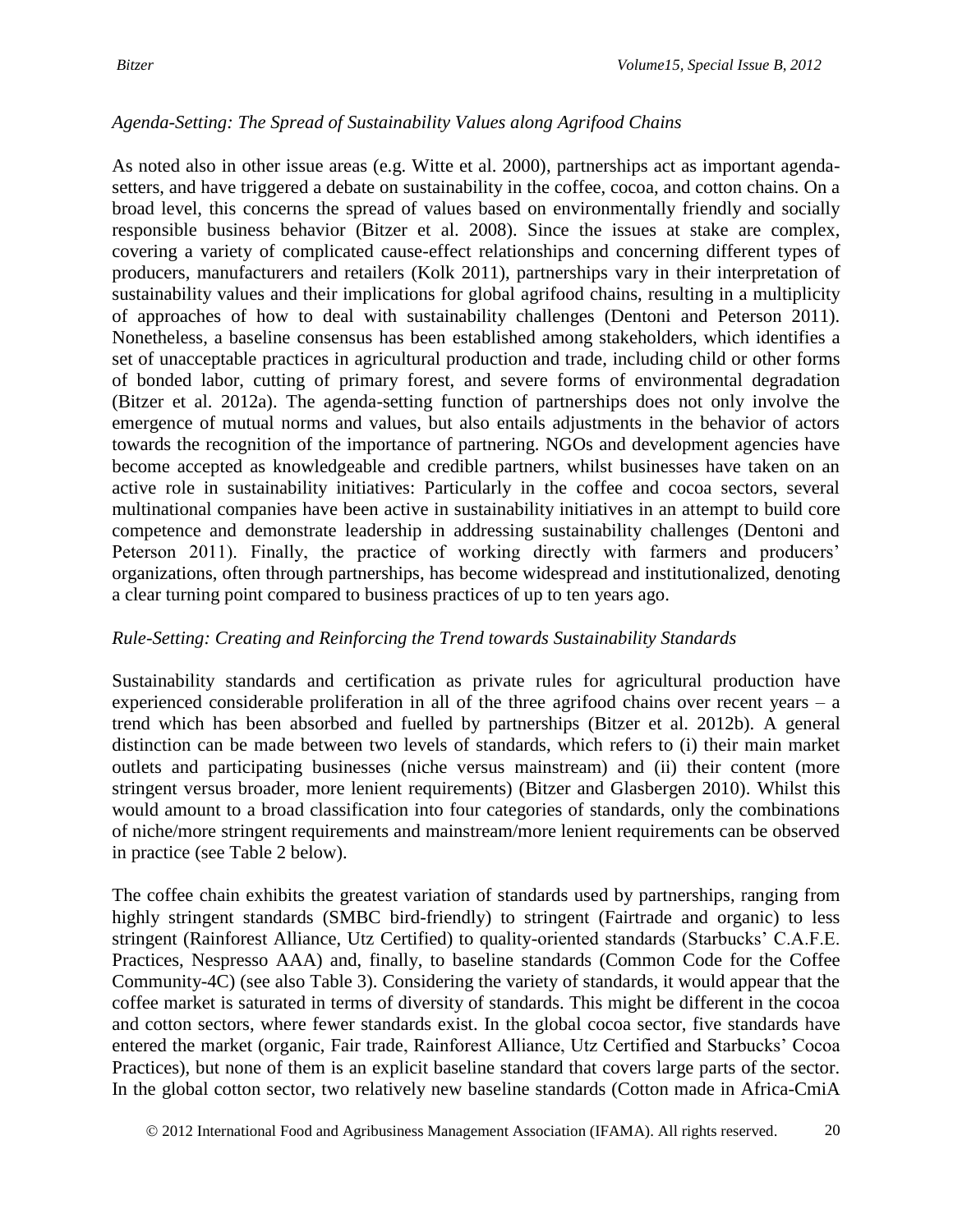and Better Cotton Initiative-BCI) seek to enter the mainstream market, whereas organic and Fairtrade have managed to establish themselves in niche markets at the other end of the market spectrum. However, it seems that the middle ground in between is missing, which in the cases of coffee and cocoa is taken up by the Rainforest Alliance and Utz Certified standards. Thus, we could potentially see movement in this direction, should the consumer demand for more ethical cotton be confirmed.

While partnerships use different standards, we can observe a trend towards mainstream-oriented standards at the expense of Fairtrade and organic standards (Raynolds et al. 2007; Bitzer et al. 2008) (see Table 2).

|                            | (More) stringent requirements                                                   | (More) lenient requirements                                                                                                           |
|----------------------------|---------------------------------------------------------------------------------|---------------------------------------------------------------------------------------------------------------------------------------|
| Niche-oriented             | Mostly "old" sustainability<br>standards, including<br>Fairtrade, organic, SMBC | (not observed)                                                                                                                        |
| <b>Mainstream-oriented</b> | Trend<br>(not observed)                                                         | "New(er)" sustainability standards,<br>including Rainforest Alliance, Utz,<br>4C, Starbucks Practices, CmiA, BCI,<br><b>Nespresso</b> |

### **Table 2.** Broad Classification of Standards Used by Partnerships

This is a twofold trend, indicating that partnerships increasingly use mainstream standards and also seek to reach a greater target group of producers. Various factors contribute to this 'standardization strategy' of partnerships in favor of mainstream standards, mainly relating to the initiating and/or predominant actor(s) involved in partnerships. Firstly, while even mainstream standards only capture small percentages of the global market, they offer greater market potential than Fairtrade and organic standards, which are mostly confined to niche markets (Bassett 2009; Kolk 2011). Secondly, due to the important role of business in partnerships, increasing emphasis is placed on product quality and quantity, which are only minor aspects in Fairtrade and organic standards, if considered at all (Muradian and Pelupessy 2005). Thirdly, most companies reject the idea of guaranteed minimum prices for producers as required by Fairtrade (Ruben and Zuniga 2011). This also holds for price premiums, which, in mainstream standards, are either flexible and considered to be a matter of negotiation between buyer and supplier, or completely absent. Finally, this market-oriented thinking is increasingly accepted or even endorsed by NGOs and development agencies (Knorringa and Helmsing 2008). For instance, the certification NGOs of Rainforest Alliance and Utz Certified, which both promote mainstream-oriented standards, are among the most active partnership initiators. In sum, mainstream standards are characterized by a high 'market compatibility'.

At the same time, the standardization strategy of partnerships is influenced by institutional factors at the production level, which facilitate the application of mainstream sustainability standards as opposed to Fairtrade and organic standards (Bitzer and Glasbergen 2010). Partnerships that use organic and Fairtrade standards often face considerable institutional constraints, whereas mainstream sustainability standards fit the existing institutional structures of agricultural production, i.e., exhibit a high 'institutional compatibility'. Such higher institutional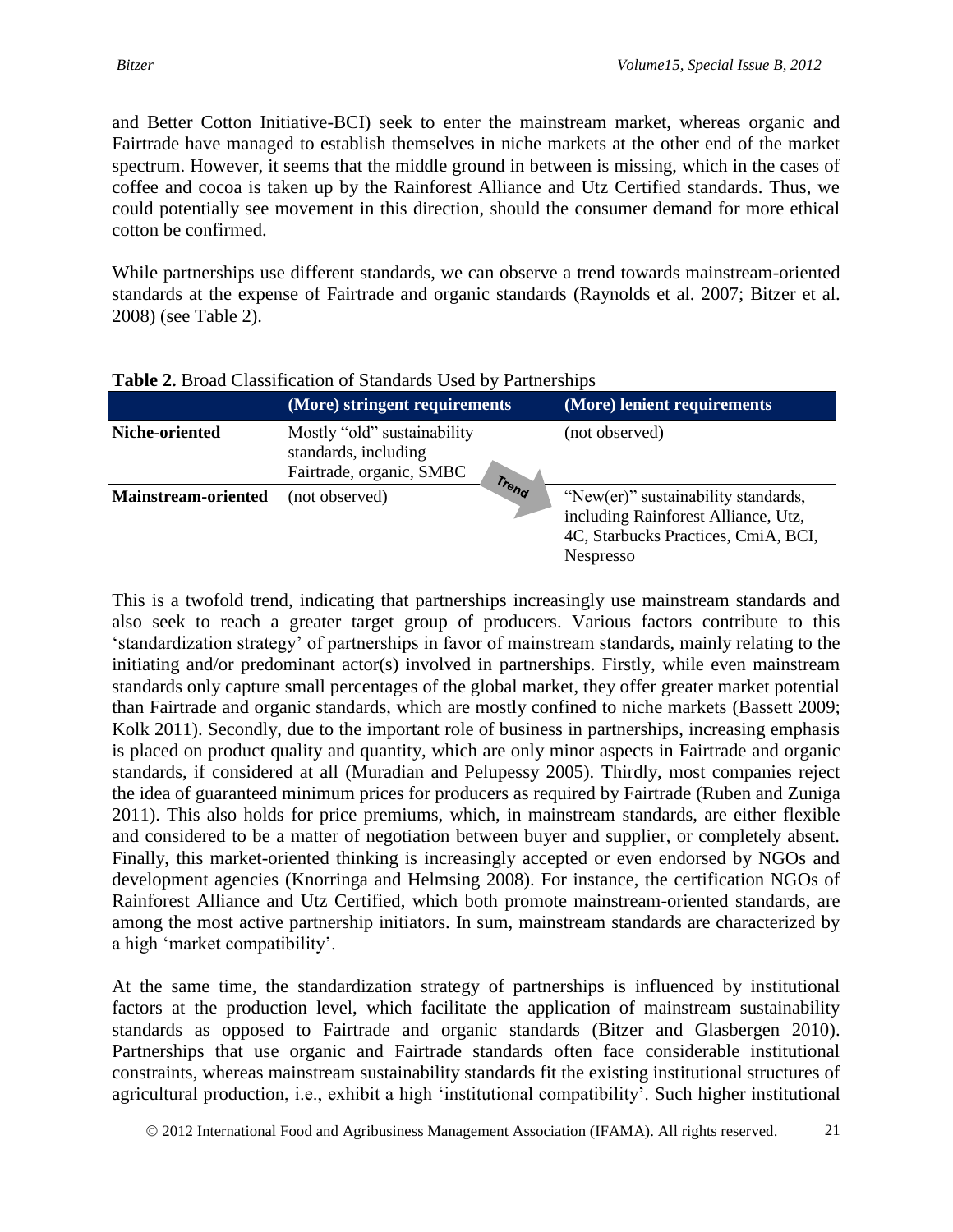compatibility, including less stringent social and/or environmental requirements, allows for a relatively fast and large-scale application by producers and increases the potential target group (Bitzer and Glasbergen 2010).

Table 3 provides a comparative overview of the standards used by partnerships, further detailing their market and institutional compatibility based on six indicators each.

|                                              | Coffee $\star$<br>$Cocoa$ $\triangle$<br>Cotton $\blacklozenge$ |                                                                                       | SMBC (bird-friendly) | Organic (IFOAM)   | Fairtrade (FLO)     | <b>Rainforest Alliance</b> | Utz Certified     | Coffee Community (4C)<br>Common Code for the | Cotton made in Africa<br>(CmiA) | Better Cotton Initiative<br>(BCI) | and<br>Starbucks (C.A.F.E.<br>Cocoa Practices) | Nespresso AAA      |
|----------------------------------------------|-----------------------------------------------------------------|---------------------------------------------------------------------------------------|----------------------|-------------------|---------------------|----------------------------|-------------------|----------------------------------------------|---------------------------------|-----------------------------------|------------------------------------------------|--------------------|
|                                              |                                                                 | <b>Agrifood</b> chain                                                                 | $\star$              | ***               | $\star\texttt{A}$ + | $\star\textbf{A}$          | $\star\textbf{A}$ | $\star$                                      |                                 |                                   | $\star\blacktriangle$                          | $\overline{\star}$ |
|                                              |                                                                 | <b>MARKET COMPATIBILITY</b>                                                           | <b>LOW</b>           | LOW               | LOW                 | <b>MEDIUM</b>              | <b>HIGH</b>       | <b>HIGH</b>                                  | <b>HIGH</b>                     | <b>HIGH</b>                       | <b>HIGH</b>                                    | <b>HIGH</b>        |
|                                              | 1.                                                              | Self-portrayal                                                                        | Niche                | Niche             | Niche               | Main-<br>stream            | Main-<br>stream   | Main-<br>stream                              | Main-<br>stream                 | Main-<br>stream                   | Main-<br>stream                                | Main-<br>stream    |
|                                              | 2.                                                              | <b>Quality requirements</b>                                                           | Low                  | Low               | Low                 | Low                        | Medium            | Low                                          | Low                             | Low                               | High                                           | High               |
|                                              | 3.                                                              | Emphasis on quantity                                                                  | Low                  | Low               | Low                 | Low                        | High              | High                                         | High                            | High                              | High                                           | High               |
|                                              | 4.                                                              | Traceability                                                                          | Medium               | Medium            | Medium              | Low                        | High              | Low                                          | High                            | Low                               | High                                           | Medium             |
|                                              | 5.                                                              | Guaranteed minimum<br>price?                                                          | N <sub>o</sub>       | N <sub>o</sub>    | Yes                 | N <sub>o</sub>             | N <sub>o</sub>    | N <sub>o</sub>                               | N <sub>o</sub>                  | N <sub>o</sub>                    | N <sub>o</sub>                                 | N <sub>o</sub>     |
|                                              | 6.                                                              | Price premium for<br>compliance?                                                      | Yes<br>(set)         | Yes<br>(flexible) | Yes<br>(set)        | Yes<br>(flexible)          | Yes<br>(flexible) | N <sub>o</sub>                               | No                              | N <sub>o</sub>                    | Possibly                                       | N <sub>o</sub>     |
| <b>INSTITUTIONAL</b><br><b>COMPATIBILITY</b> |                                                                 | <b>LOW</b>                                                                            | <b>LOW</b>           | LOW               | <b>MEDIUM</b>       | <b>HIGH</b>                | <b>HIGH</b>       | <b>HIGH</b>                                  | <b>HIGH</b>                     | <b>MEDIUM</b>                     | <b>HIGH</b>                                    |                    |
|                                              | 7.                                                              | Entry level for producer<br>organizations                                             | High                 | High              | Low                 | Low                        | Low               | Low                                          | Low                             | Low                               | Medium                                         | Medium             |
|                                              | 8.                                                              | Number/stringency of<br>environmental criteria<br>(apart from national<br>regulation) | High                 | High              | Medium              | High                       | Low               | Low                                          | Low                             | Low                               | Medium                                         | Low                |
|                                              | 9.                                                              | Number/stringency of<br>social criteria (apart from<br>national/ILO regulation        | Low                  | Low               | High                | Low                        | Low               | Low                                          | Low                             | Low                               | Low                                            | Low                |
|                                              | 10.                                                             | Organization of farmers<br>required?                                                  | No                   | No                | Yes                 | No                         | N <sub>o</sub>    | N <sub>o</sub>                               | No                              | No                                | No                                             | N <sub>o</sub>     |
|                                              | 11.                                                             | GMOs allowed?                                                                         | N <sub>0</sub>       | No                | N <sub>0</sub>      | N <sub>0</sub>             | Yes               | Yes                                          | N <sub>o</sub>                  | Yes                               | N <sub>o</sub>                                 | N <sub>o</sub>     |
|                                              | 12.                                                             | Certification or<br>verification?                                                     | Cert.                | Cert.             | Cert.               | Cert.                      | Cert.             | Veri.                                        | Veri.                           | Veri.                             | Veri.                                          | Veri.              |

| Table 3. Sustainability standards used by partnerships compared |  |  |
|-----------------------------------------------------------------|--|--|
|                                                                 |  |  |

Table 3 also reveals that there is a trade-off between the market compatibility and institutional compatibility of standards on the one hand and the number and stringency of environmental and/or social requirements on the other hand. This trade-off causes standards to compete with each other and most of all, with Fairtrade and organic standards on the definitions of sustainable commodities (Bitzer et al. 2008; Visseren-Hamakers and Glasbergen 2007). Despite primarily forming part of a type of parallel production by large companies, such partnerships have already become part of the power struggle in global agrifood chains.

The application of standards enables partnerships to initiate a change in the coordination used among actors along global agrifood chains by commodifying certain sustainability values (Lyon

2012 International Food and Agribusiness Management Association (IFAMA). All rights reserved. 22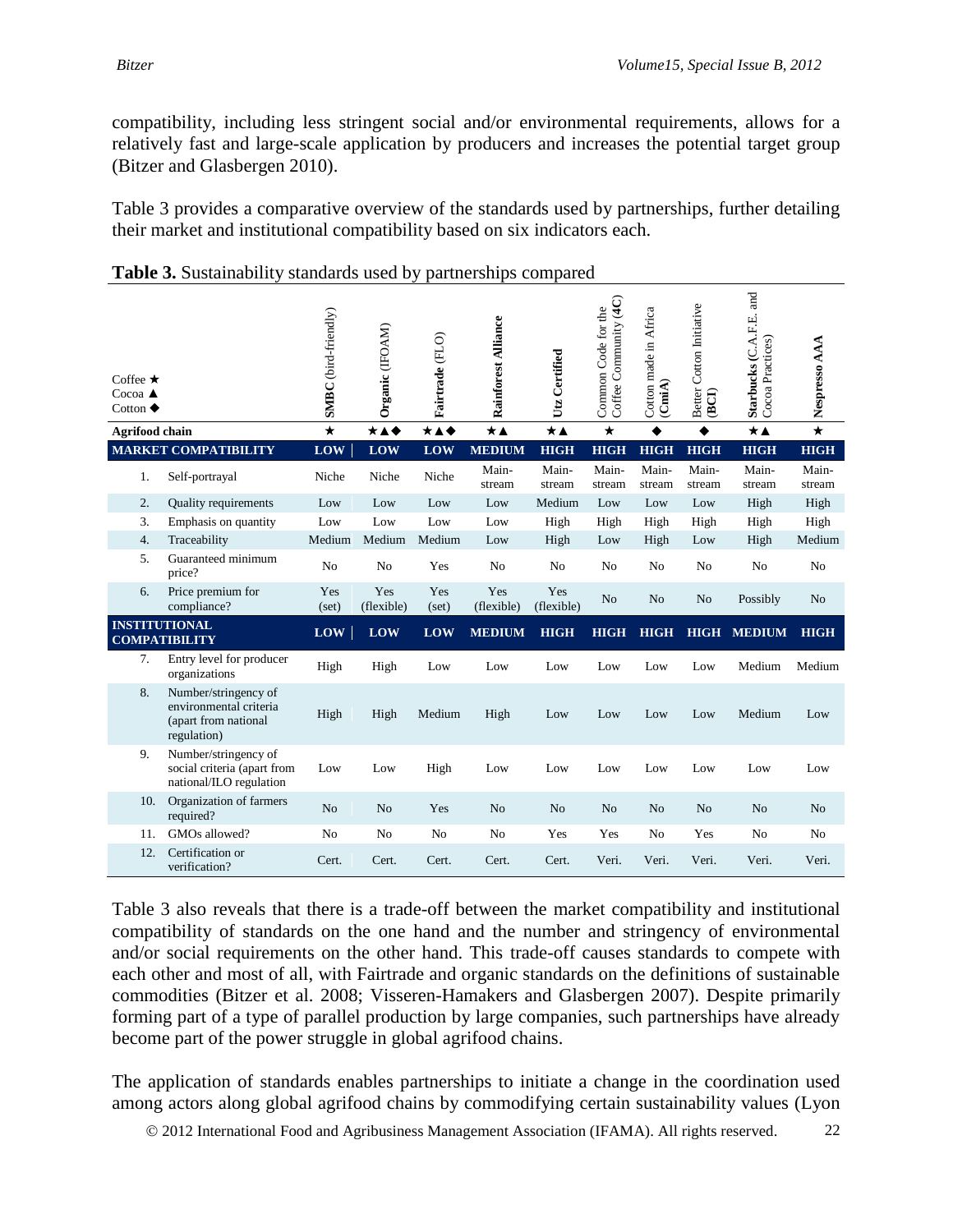2006). Normal market-based coordination is supplemented with industrial coordination, which solves uncertainties about the quality of a product through inspection and certification, and with civic coordination, which internalizes social and environmental values into trade, albeit to varying degrees (Bitzer et al. 2008). The notion of complementing market-based coordination with industrial coordination seems consistent with firms forming a type of non-equity alliance to coordinate exchanges between parties along agrifood chains with higher control intensity, but without equity exchanges. Following Peterson et al. (2001, 153), the element of third party certification (or verification) constitutes "the most extreme ex post control" as ultimate enforcement of performance is delegated to a third, external party, exceeding the control of chain actors. Fairtrade is the most civic-driven by focusing on changing the governance structures of global chains and on empowering smallholder farmers vis-à-vis other chain actors (Renard 2003). In contrast, most standards used by partnerships are less civic-driven and can instead be labeled as business-driven, for they rely on inspection-centered coordination to integrate a basic set of environmental and social criteria into trade in reward for a basic price improvement for producers. However, as the effects on producers remain ambiguous, the main benefits accrue to large companies which are able to use standards to attain their business goals, such as market development, chain coordination and strengthening of brands (Muradian and Pelupessy 2005; Daviron and Ponte 2005; Giovannucci and Ponte 2005). Thus, standards leave intact the existing governance structures of agrifood chains and turn into new mechanisms for supply chain governance by large companies (Hatanaka and Busch 2008; Bain 2010). It might even be suggested that, while standards were originally designed to constrain the behavior of companies, and verify their adherence to a set of sustainability values, the current use of standards creates new power imbalances among producers and large buyers (Raynolds 2009). Together with the fact that standards compete with each other, this decreases the value of standards as steering mechanisms for sustainable development.

#### *Policy Implementation: Working with Smallholder Farmers*

Regarding the implementation of sustainability values, partnerships introduce good agricultural practices for production and post-harvest processes to increase the skills of smallholder farmers and enhance farm management (Ruben and Zuniga 2011). Often this is combined with the use of standards and certification to promote a set of rules for sustainable production and to align production to global market demand. In this regard, partnerships present a new source of technological change in agrifood chains that often fills a vacuum in developing countries where many farmers do not have access to adequate information and extension services (Bitzer et al. 2011). Thus, partnerships fulfill a task that is generally thought to be the responsibility of governments and public extension services.

Empirical research has shown that the transfer of technology and application of good agricultural practices have resulted in four main benefits for farmers, although there is arguably considerable variation in the extent of the benefits at the individual farmers' level (Bitzer et al. 2011; Bitzer et al. 2012b). Firstly, the employment of improved production methods has led to an increase in product quality and frequently productivity (cf. Potts et al. 2010; Bassett 2009). Secondly, good agricultural practices have improved the environmental performance of farms by adhering to basic environmental management practices, including the conservation of soil and water resources, the rejection of banned pesticides and the upkeep of primary forest (Perez-Aleman and Sandilands 2008; Ruben and Zuniga 2011). Thirdly, partnerships are able to improve the

2012 International Food and Agribusiness Management Association (IFAMA). All rights reserved. 23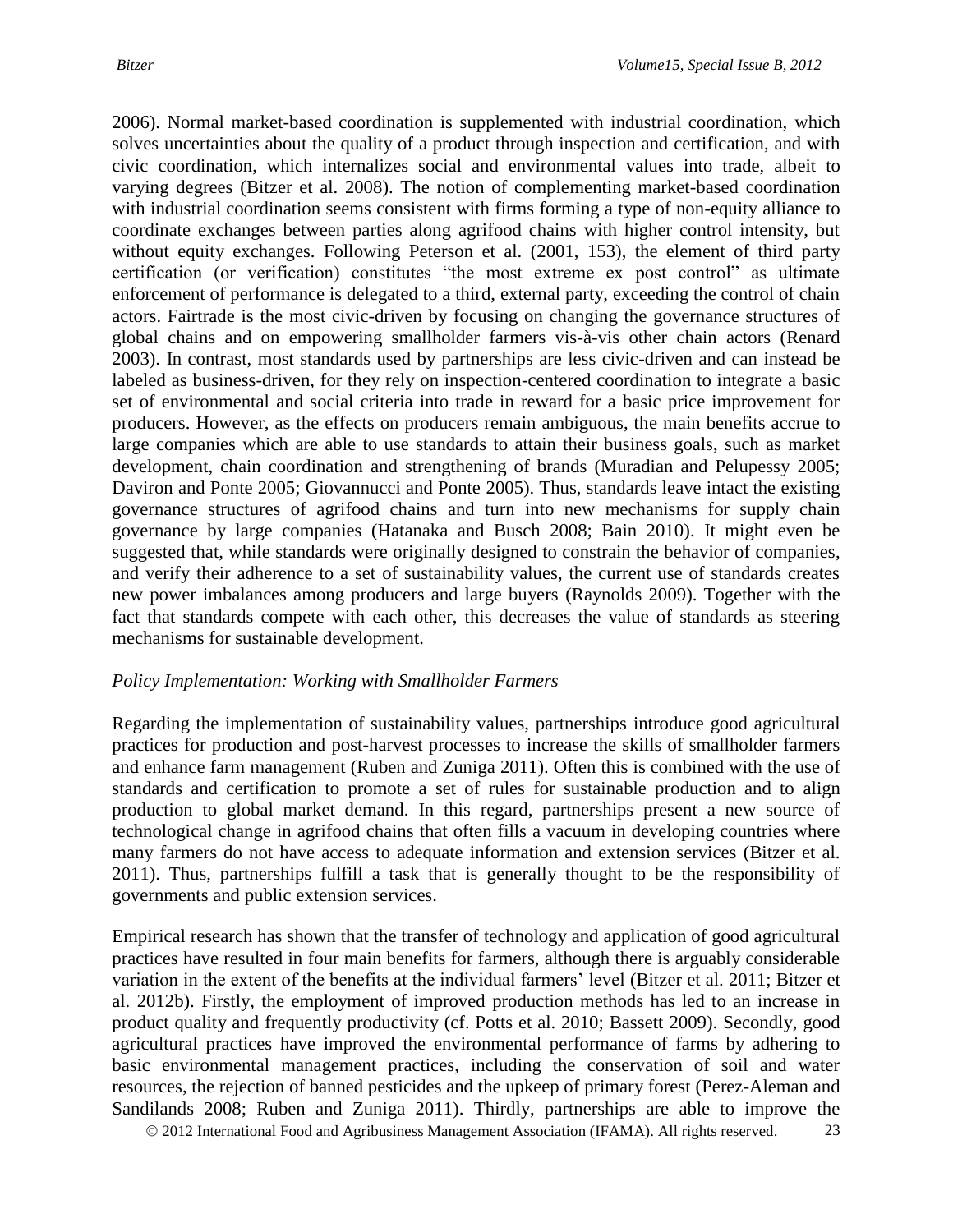working conditions at the production level and rule out unacceptable practices through the application of standards (Manning and Von Hagen 2010). Finally, certification can increase farmers' revenues, as it is often associated with the payment of price premiums (Raynolds et al. 2007; Potts et al. 2010).

#### *Upscaling: the Creation of Networked Structures*

Glasbergen (2011) suggests that the lack of strategic linkages among partnerships using standards leads to excessive multiplicity and fragmentation of the global governance system. This, in turn, limits their potential for upscaling. However, not all partnerships seek to promote chain-wide change by employing standards. A recent research project (Bitzer et al. 2012a), however, shows how particularly in the global cocoa sector, many partnerships work on precompetitive sustainability challenges, e.g., child labor and poor production practices. Such non standard-based partnerships (NSBPs) take up a chain-wide function by establishing ties to one another, which are formed through overlapping memberships of organizations and increasingly also through institutional linkages between partnerships. The linkages channel the transfer of information (e.g. on agricultural production or farmer training), financial resources and services (e.g. provision of training to farmers), which reinforce the capacity of individual partnerships. Particularly the spread of knowledge and information between NSBPs serves two main purposes. Firstly, it helps in creating a common problem definition, for instance, on the issue of child labor. Secondly, it supports and steers the activities of individual partnerships. In this regard, the dissemination of information takes on a chain-wide governance function and contributes to the convergence of partnership activities according to commonly accepted best practices. The linkages not only increase the upscaling of overall partnership activities, but also indicate the formation of a global network of partnerships, which exists because it is inclusive in terms of (industry) members and exclusive in terms of issues that are addressed by partnerships. This implies that all powerful industry stakeholders are included in the linkages between partnerships, thereby fortifying the power structures of the industry, while competitive issues, such as standards, are excluded from the collaboration. Both aspects serve the purpose of avoiding internal conflicts of interest.

The impact of the linkages between NSBPs is enhanced through a meta-governance organization, such as the World Cocoa Foundation, which strengthens the linkages between partnerships by creating a shared vision of a new legitimate cocoa economy. It also provides guidance to partnerships by spreading information, setting priorities among sustainability issues and lobbying on their behalf. In this manner, the World Cocoa Foundation steers partnerships in reference to overall network goals and sustains the broader sustainability efforts of the cocoa industry. However, the formation of linkages between partnerships was only possible because the competitive issue of standards was deliberately excluded. Thus, NSBPs may address specific issues in a pre-competitive manner; yet, they are not able to establish and enforce rules for sustainable business behavior. They are also limited in their ability to deal with the existence of and competition between different sustainability standards. This exposes the structural fragility of the network of partnerships (Bitzer et al. 2012a).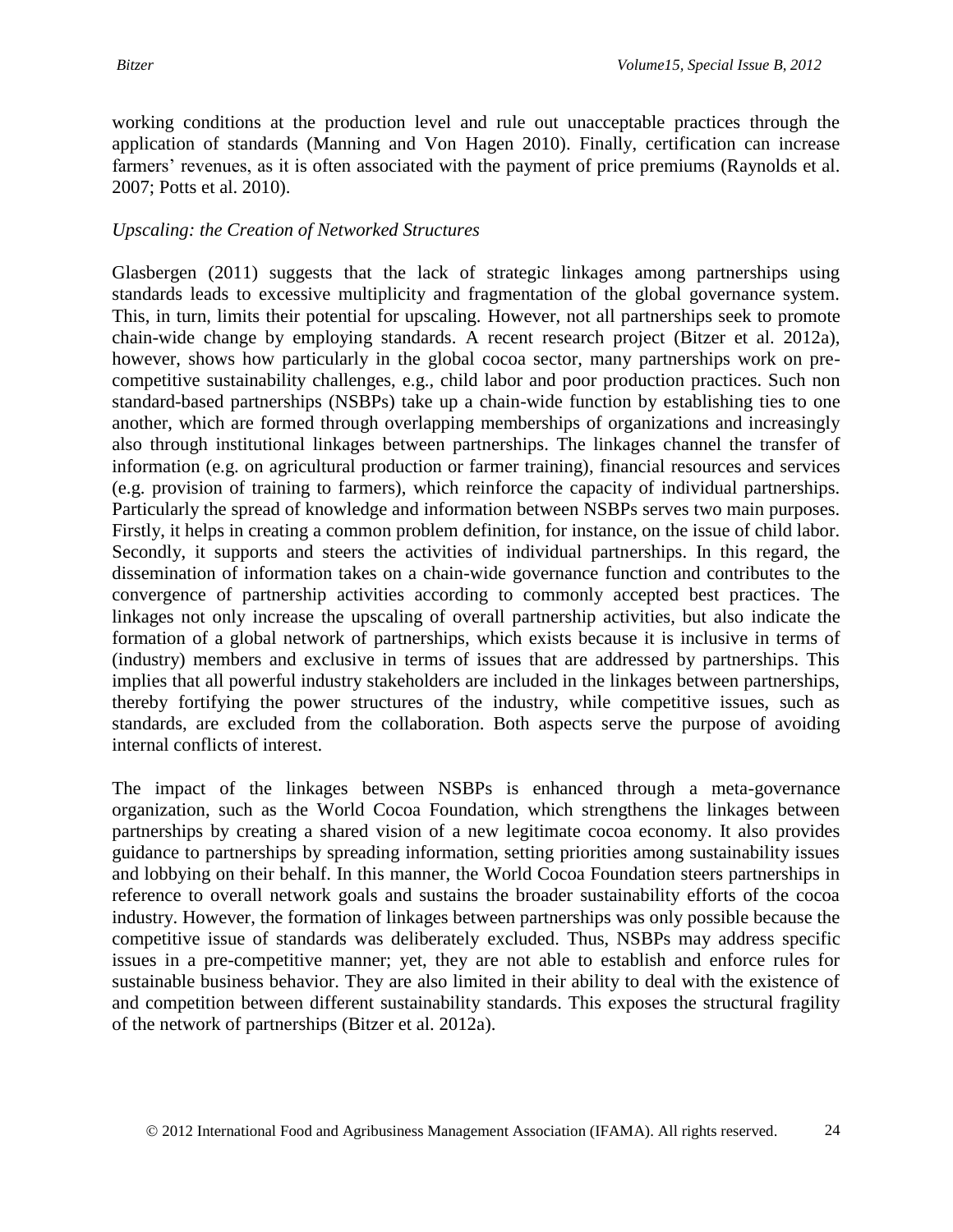# **The Capacity of Partnerships from a Development Perspective**

While the governance perspective is largely positive about partnerships in global agrifood chains, various restrictions to the capacity of partnerships become visible when viewing partnerships from a development perspective. This perspective studies the capacity of partnerships in the context of a 'development problem' of agrifood chains, referring to the situation at the production level which is characterized by wide-spread poverty, environmental degradation and labor exploitation. Seen from this perspective, the capacity of partnerships remains limited due to the focus on incremental and not radical change, the ambiguous implications of the use of standards for producers, the inability of partnerships to empower smallholder farmers, and the questionable durability of partnerships' achievements.

# *Agenda-Setting: Questions on the Type of Change Promoted*

While partnerships act as important initiators of change, their aim is not to disrupt current structures, but rather to adjust these structures within the framework of stakeholder consent, and to take the ruling out of inacceptable practices as the starting point for a sustainable trajectory of agrifood chains. In line with this argument, Visseren-Hamakers and Glasbergen (2007) suggest that some partnerships are merely developed with the aim of slowing down more fundamental change. Bain (2010) even asserts that such a reformist approach may modify some mainstream agricultural practices, but is ultimately aimed at assuring and projecting large buyers' economic priorities.

The incremental change pursued by partnerships has the advantage of being backed up by powerful stakeholders, particularly large corporations, and of fitting into current institutional structures (Fuchs et al. 2011). This shows, for instance, in the 'institutional compatibility' of mainstream-oriented standards, which advocate a process of incremental change based on prevalent agricultural practices, and in the institutional bias against Fairtrade and organic standards, which demand a shift in thinking on agricultural production (Bitzer and Glasbergen 2010). This indicates that the institutional environment of partnerships is most conducive to an incremental and facile type of change that can easily be applied on a large scale. However, this change strategy risks ignoring some of the underlying causes of the development problem of global agrifood chains, such as the significant power and resource imbalances between buyers and producers, which is causally related to the limited share of value added for producers and the exploitative conditions at the production level (cf. Daviron and Ponte 2005; Auld 2010).

# *Rule-Setting: The Ambiguous Implications of the Use of Sustainability Standards*

As mentioned earlier, one of the key functions of partnerships is the use of sustainability standards and certification. Whilst there are several advantages associated with this approach, such as the promotion of set rules for sustainable production, partnerships also create specific problems related to certification burdens. This connects to the recent debate on standards in agrifood chains, in which claims and counterclaims are raised as to whether or not standards exclude smallholder farmers from potentially lucrative export-oriented markets (e.g. Daviron and Ponte 2005; Henson and Humphrey 2009; Jaffee et al. 2011). The core of this debate deals with two aspects: firstly, the compliance demands of standards and secondly, the costs of certification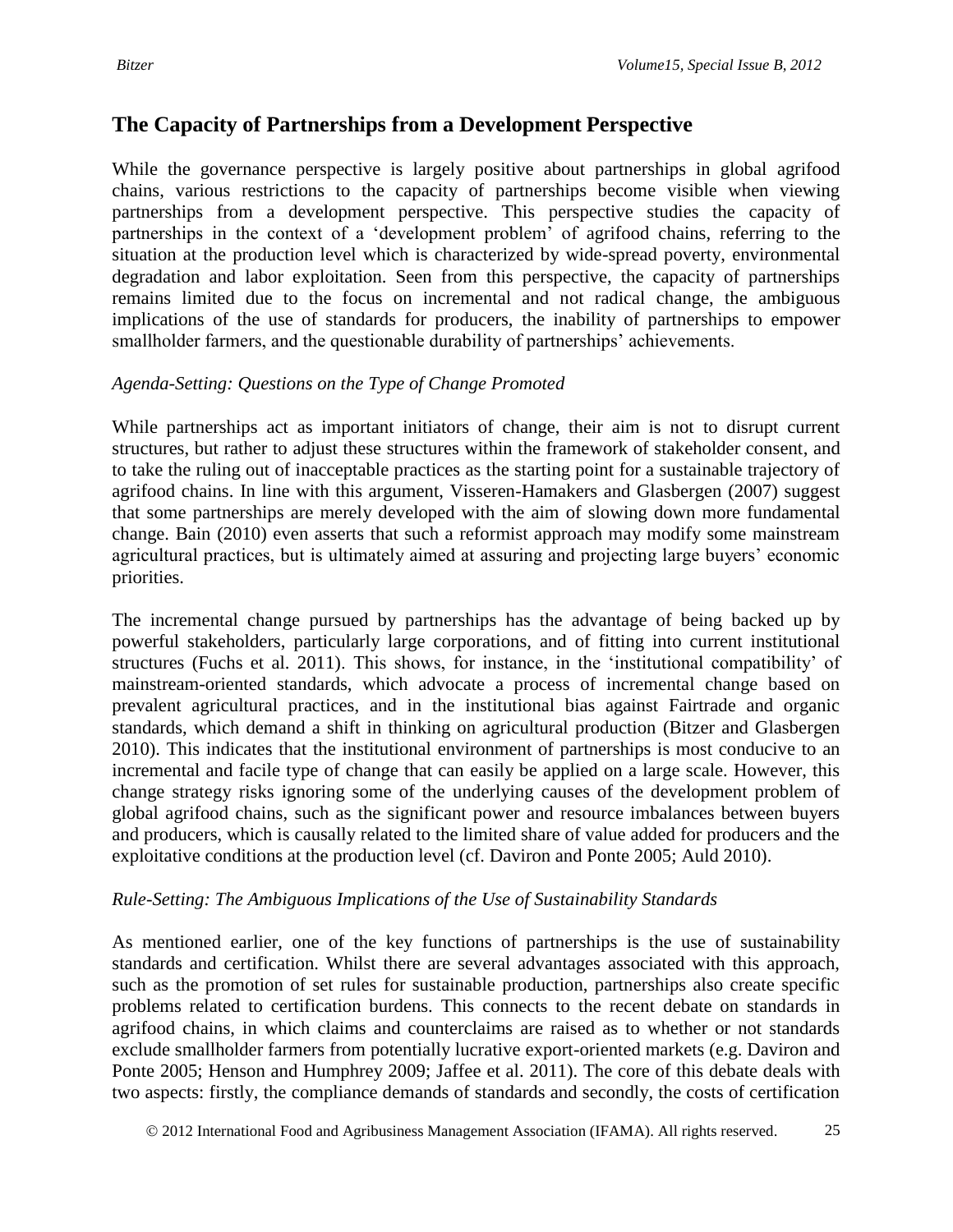(although Jaffee et al. (2011) caution that inclusion/exclusion equally hinges on a number of other factors, such as economies of scale and access to inputs). Regarding the first aspect, a general consensus has emerged that capacities at the production level are critical for being able to comply with the high demands of standard schemes propagated by partnerships and that if such capacities do not exist, substantial support for training and extension is essential (Mutersbaugh 2002; Bray et al. 2002; Ruben and Zuniga 2011). However, research from the coffee chain indicates that partnerships tend to go for the low hanging fruit, and focus their support activities on the most capable producers in an effort to ensure economic viability and to facilitate quick compliance with standards (Bitzer et al. 2012b).

Concerning the high costs of certification, observers agree that these put considerable financial strain on standard adopters, i.e., producer organizations (Henson and Humphrey 2009). With the exception of cotton, partnerships neither cover the costs of certification nor provide sufficient credit opportunities for producer organizations. Producers themselves are responsible for ensuring that they receive certification to demonstrate their compliance with standards. The lack of available finances to cover certification costs creates great difficulties for producer organizations, and in many cases fortifies their dependence on external donors (Bitzer et al. 2012b).

Whilst the burdens of conformity, including financial costs and risks, are shifted downstream to the production level, the benefits of certification for producers are often uncertain, both in terms of price premiums and enhanced market access. Most standards offer, if at all, only flexible price premiums which are subject to negotiation, regardless of the efforts of farmers to comply with the standards (Daviron and Ponte 2005; Giovannucci and Ponte 2005). Only Fairtrade works with guaranteed minimum prices, but since this approach contrasts the market-based formation of prices, it is rejected by most partnerships (cf. Ruben and Zuniga 2011). Instead, the premiums for certified products are based on process and product quality, negotiation capacity and scarcity. However, the last two criteria make it difficult for producers to receive high premiums. On the one hand, the negotiation capacity of producers and their organizations is often severely limited due to lacking managerial skills (Bitzer et al. 2012b). On the other hand, many certified products are already experiencing situations of oversupply. As supply outstrips demand, price premiums associated with certified products are bound to decline (Muradian and Pelupessy 2005). This confirms that standards do not set in motion a meaningful redistribution of income along agrifood chains (Daviron and Ponte 2005).

Moreover, standards do not serve as a guarantee for enhanced market access in the face of limited absorption capacities of markets for certified products (Daviron and Ponte 2005). Partnerships already face considerable difficulties in finding sufficient buyers for the entire 'partnership produce'. As a result, producer organizations are increasingly motivated to simultaneously maintain multiple certifications with differing demands to improve their chances for favorable market access (Ruben and Zuniga 2011; Bitzer et al. 2012b). Yet, although farmers are required to adopt new production techniques, comply with a variety of non-harmonized demands, and face high certification costs, improved market access remains elusive in many cases. The limited size and high demands of markets for certified products imply that only a limited number of farmers can participate (cf. Jaffee et al. 2011). These critical aspects limit the sustainability of certification as a business model from a development perspective.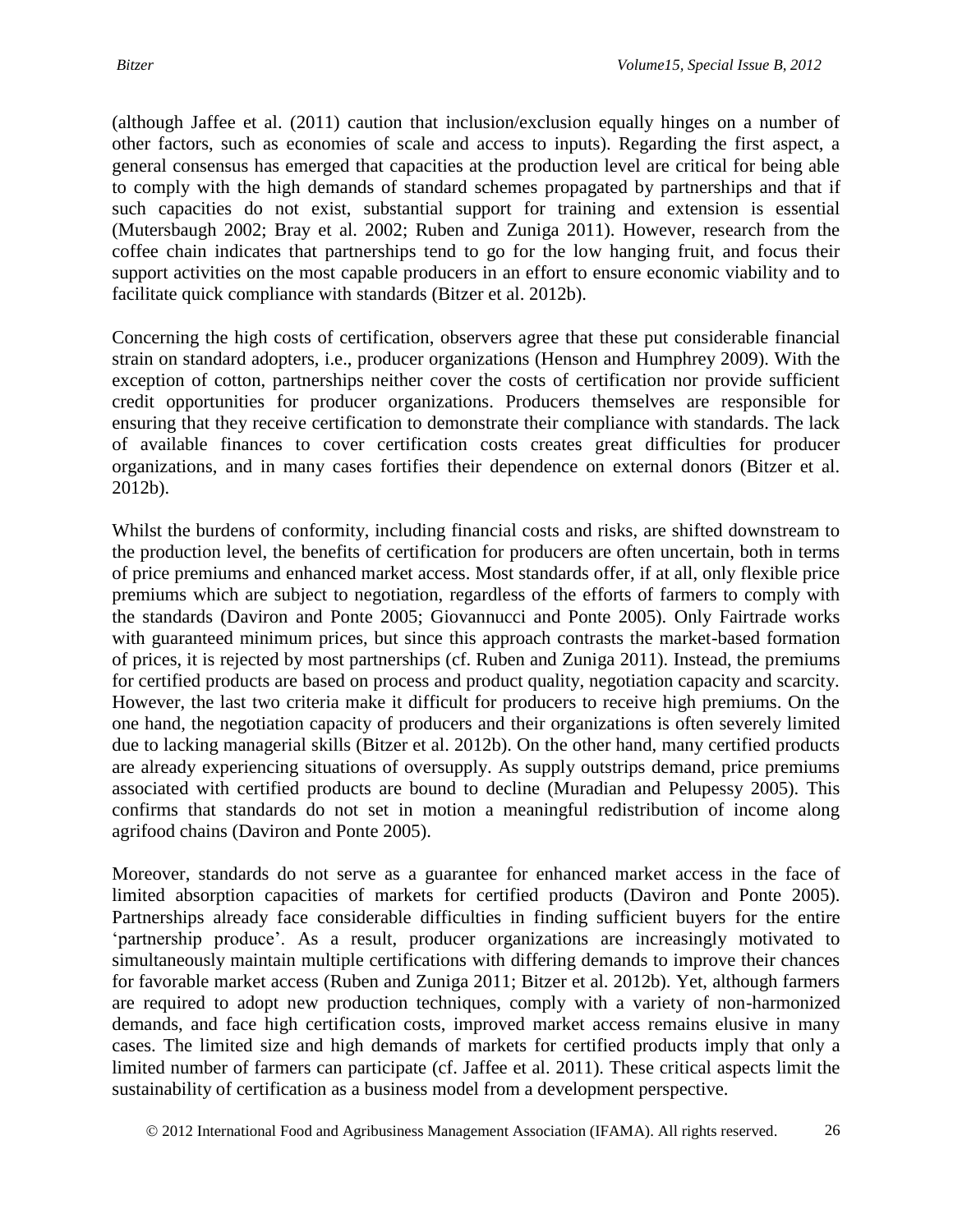### *Policy Implementation: Working with Producers, but Without Empowerment*

The governance perspective observed different benefits of partnerships for producers due to the promotion of good agricultural practices. However, partnerships seem to be unable to complement this technological change with a more human-centric type of change that focuses on the strengthening and empowerment of producer organizations (Bitzer et al. 2012b). Such empowerment can be understood in a twofold way, referring to the position of producer organizations within a partnership as well as to the position of producer organizations as chain actors. Both perspectives reveal a discrepancy between the objectives and claims of partnerships and the effects of partnership activities.

While many partnerships, especially in the coffee and cocoa chains, cooperate with producer organizations, the latter are often not able to significantly influence the process and outcome of partnering (Bitzer et al. 2011). Producer organizations are considered the beneficiaries and recipients of partnership interventions instead of actual members. They are chosen by the partnership initiators based on already existing relationships, and they are rarely involved in the design planning of partnerships (Rein and Stott 2009). Similarly, other actors from producer countries are frequently underrepresented in partnerships, whereas actors from consumer countries bring in substantial resources, perform critical tasks and are thus able to shape the contour and content of partnerships (Dingwerth 2008; Arifin 2010; Fuchs et al. 2011). Such a pattern of actors' representation and roles reproduces existing power imbalances between already powerful actors, such as businesses, and actors from producer countries, especially producer organizations (Gregoratti 2011). This implies that partnerships are less an expression of an equal reconciliation of interests, but rather one of a managerial approach to the sustainability challenges of global agrifood chains, wherein influence is granted through individual capabilities and resources. As a result, partnerships are mainly business-driven following a demand-oriented strategy as opposed to being producer-driven which would facilitate a needs-based strategy.

This situation also limits the capacity of partnerships to strengthen the position of producer organizations as chain actors. It is generally acknowledged that the establishment and strengthening of producer organizations are associated with several challenges stemming from the lack of human, material and financial resources of producer organizations. Partnerships seem to recognize the difficult situation of producer organizations and often implement training activities to improve managerial and business administration skills. However, the focus of partnership activities on farmer training to promote good agricultural practices and sustainability standards appears to detract attention from the condition and needs of producer organizations. Measures to strengthen producer organizations have been implemented in piecemeal fashion as add-ons and with patchy success at best (Bitzer et al. 2012b). Only partnerships that work with the Fairtrade label are required to pay special attention to the strengthening of producer organizations; for the remaining partnerships producer organizations constitute a means to get access to producers and to create economies of scale. The empowerment ideal might be part of the rhetoric of partnerships, but largely disappears in practice (Auld 2010). As a consequence, producer organizations often continue to struggle with weak financial and human resources, and rely on external support to uphold operations.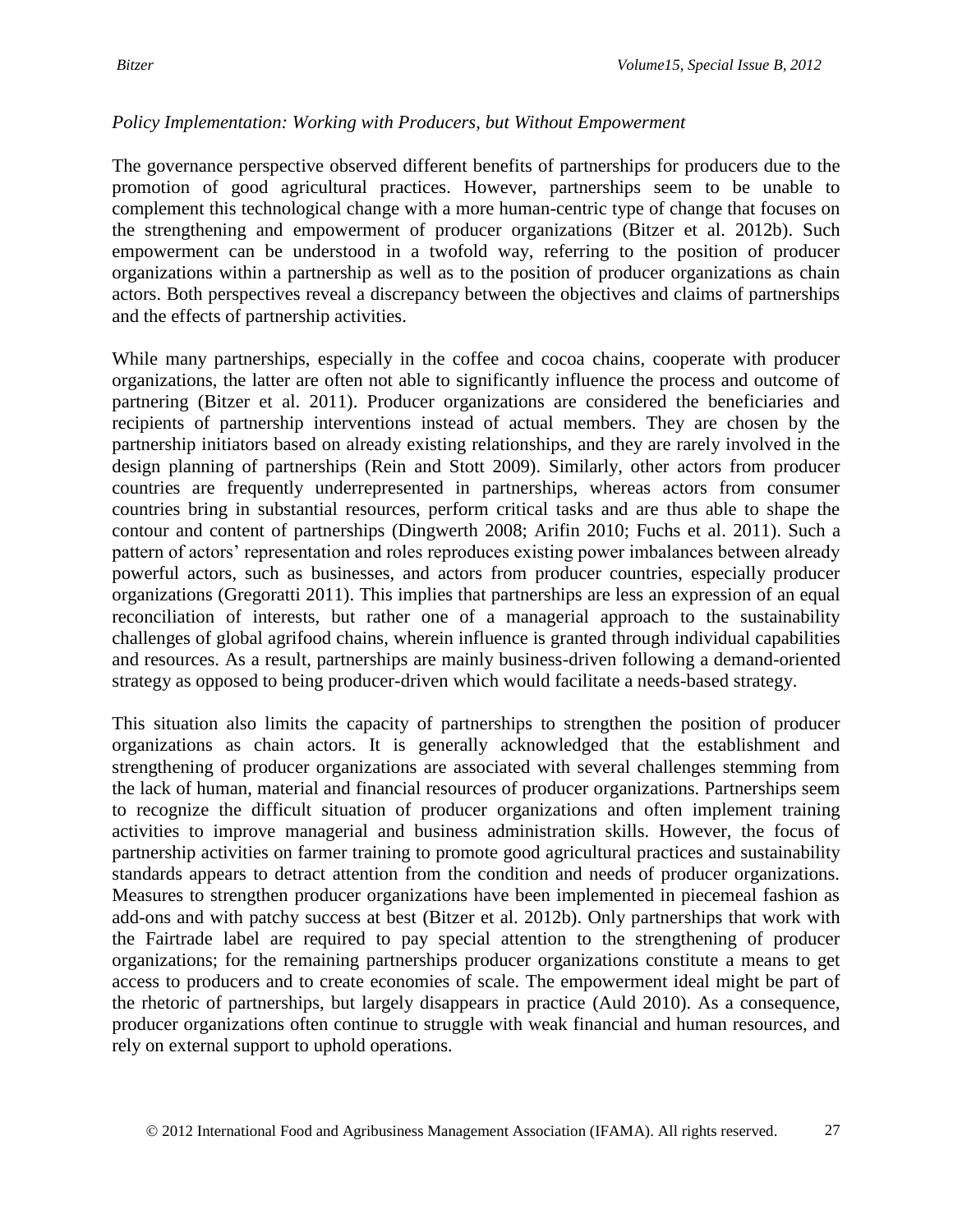# *Upscaling: The Uncertain Durability of Partnerships' Achievements*

Finally, the capacity of partnerships to promote sustainable change is restricted due to the questionable durability and upscaling potential of partnerships' achievements (cf. Visseren-Hamakers et al. 2010). Both appear to be constrained by the focus of many partnership activities on certification and by the implementation of activities in a project-like manner within a limited timeframe. The focus on certification is associated with high financial burdens for producer organizations, and results in a comparatively narrow target group of farmers. The project-like trait of partnership activities seems to confine the capacity of partnerships to promoting technological change whilst overlooking to a large degree the importance of empowering smallholder producers and their organizations to act as self-determining chain actors for the uptake and upscaling of partnership activities. Moreover, the shift of technology provision from public agencies towards partnerships raises questions about the roles and responsibilities of these agencies and other governmental institutions from producer countries once partnership activities are terminated. Particularly in the coffee sector, local public agencies are hardly involved in partnerships, limiting the ability of partnerships to institutionalize their changes in local practices (Bitzer et al. 2008). This problem is less pronounced in the cocoa sector, where similar observations on partnerships have been made in the past, and where partnerships have started to actively seek the engagement of producer country governments to link up their own activities with local initiatives and public agencies (Bitzer et al. 2012a). In a related manner, cotton partnerships either include companies with local branch offices or establish ties to public extension services to root new technologies in local systems (Bitzer and Glasbergen 2010).

# **Differences between Partnerships in the Three Chains**

Two key differences between partnerships in the three chains investigated can be distinguished (see Table 4 for a comparative overview). Firstly, this concerns the role of so-called lead firms, i.e., firms that are able to set the parameters under which other actors in the chain operate (Humphrey and Schmitz 2001). Particularly in the coffee and cocoa chains, the presence of lead firms, such as large coffee roasters and chocolate manufacturers, is well documented (Daviron and Ponte 2005; Fold 2002). In these chains, lead firms are generally involved in multiple partnerships simultaneously, and have also assumed prominent roles in partnerships in terms of initiation, funding and implementation. This has contributed to a mainstreaming of partnerships, which, in turn, has paved the way for sustainability values to enter the agenda of big business. At the same time, the active role of lead firms creates an imbalance in resources compared to other partnership actors, thereby reproducing existing imbalances within these chains. The inclusiveness of large business actors is less pronounced in the cotton sector, where fewer partnerships are active and clear lead firms are difficult to point out due to long and fragmented supply chains and the reduced concentration of market power amongst a limited number of companies (Daviron and Gibbon 2002).

Secondly, the three chains differ significantly regarding the development of institutional linkages among partnerships for purposes of collaboration and resource exchange. The global cocoa sector constitutes a kind of prototype for such linkages among partnerships, whereas the case of coffee showed that partnerships compete with each other due to their reliance on sustainability standards (Bitzer et al. 2008). Just a few years ago, the cocoa sector was considered to be lagging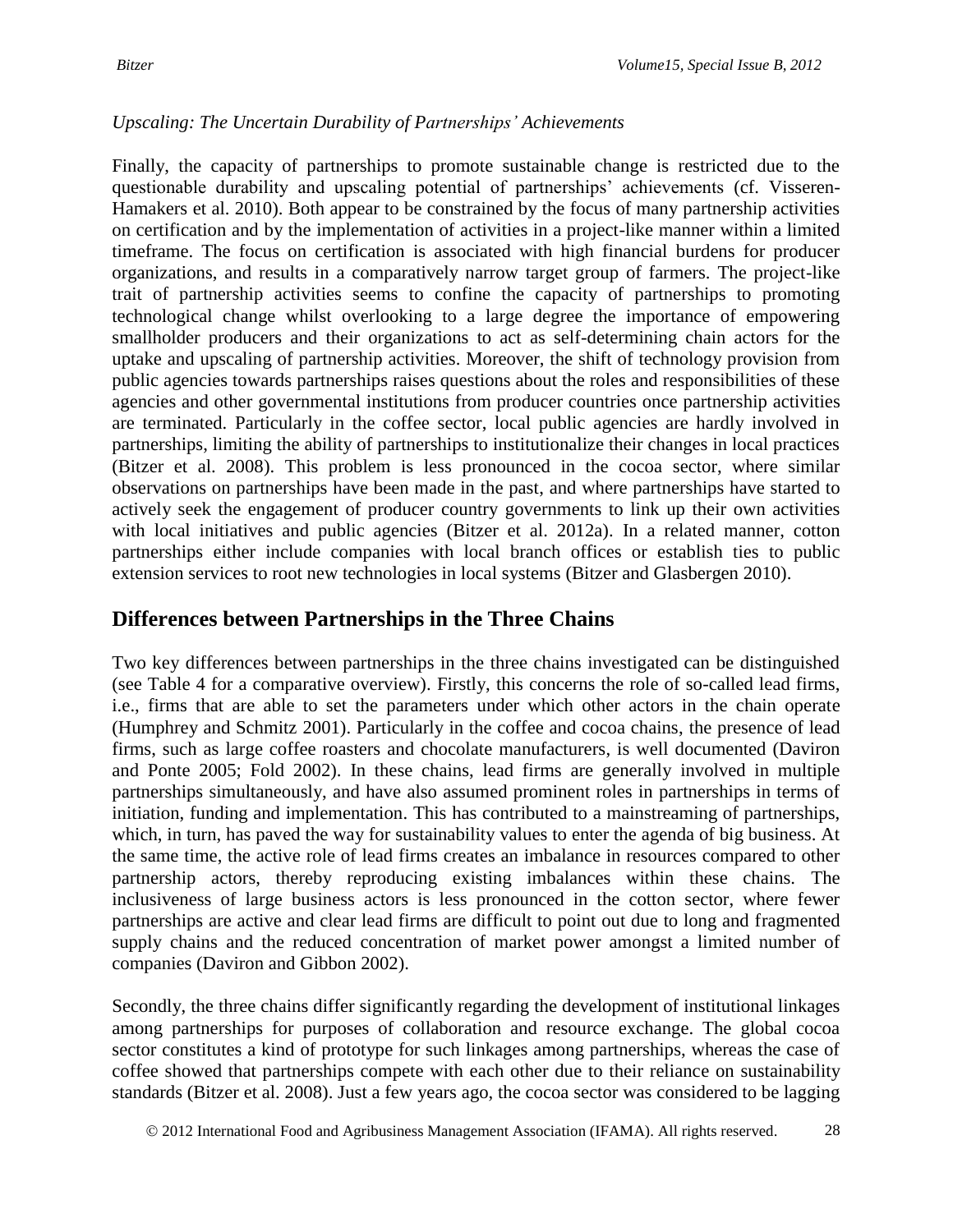behind the coffee sector in terms of sustainability efforts, which had significantly more partnerships, featured more sustainability standards (with greater market share), and attracted more publicity, particularly to the activities of large coffee companies. Since then, the cocoa sector has taken a different development path in terms of sustainability initiatives, which outshines the achievements of coffee partnerships with respect to the emergence of linkages which channel different types of resources among partnerships. The presence of such linkages can largely be attributed to the explicit focus of many cocoa partnerships on issues other than promoting standards, to the involvement of all large industry stakeholders, and to the performance of a meta-governance role by the World Cocoa Foundation. This does not imply that institutional linkages among partnerships are completely absent in the coffee and cotton chains. However, they do seem to be more unlikely due to the rootedness of most coffee partnerships and all cotton partnerships in the use of standards. Moreover, a neutral metagovernance organization, such as the World Cocoa Foundation, is lacking in both chains.

| <b>radic +.</b> Comparison between the correct cotton and cocoa chains        |                                                                                                                               |                                                                                                   |                                                                                     |  |  |  |  |  |
|-------------------------------------------------------------------------------|-------------------------------------------------------------------------------------------------------------------------------|---------------------------------------------------------------------------------------------------|-------------------------------------------------------------------------------------|--|--|--|--|--|
|                                                                               | <b>Coffee chain</b>                                                                                                           | <b>Cotton chain</b>                                                                               | Cocoa chain                                                                         |  |  |  |  |  |
| <b>Total number of</b><br>partnerships (until<br>March 2010) (Bitzer<br>2010) | 125                                                                                                                           | 25                                                                                                | 55                                                                                  |  |  |  |  |  |
| <b>Key drivers behind</b><br>partnerships                                     | Increased pressure on<br>companies (e.g. coffee<br>crisis, child labor<br>allegations); emergence of<br>new specialty markets | Some pioneer companies,<br>but mostly conventional<br>corporate social<br>responsibility policies | Supply concerns;<br>increased pressure on<br>companies (child labor<br>allegations) |  |  |  |  |  |
| Role of 'lead firms' in<br>chains                                             | From reactive to active                                                                                                       | No clear lead firms;<br>generally passive business<br>behavior                                    | From reactive to active                                                             |  |  |  |  |  |
| <b>Engagement of lead</b><br>firms in partnerships                            | Common; often multiple<br>partnerships at the same<br>time                                                                    | No clear lead firms; slowly<br>increasing engagement of<br>big textile companies                  | Common; often multiple<br>partnerships at the same<br>time                          |  |  |  |  |  |
| <b>Mainstreaming of</b><br>partnerships?                                      | Yes                                                                                                                           | N <sub>0</sub>                                                                                    | Yes                                                                                 |  |  |  |  |  |
| <b>Institutional linkages</b><br>among partnerships                           | Hardly (due to competition<br>between standards)                                                                              | Hardly (due to competition<br>between standards and<br>lack of mainstreaming of<br>partnerships)  | Yes, particularly between<br>non-standard based<br>partnerships                     |  |  |  |  |  |
| Meta-governance<br>organization<br>coordinating different<br>partnerships?    | N <sub>0</sub>                                                                                                                | N <sub>o</sub>                                                                                    | Yes, the World Cocoa<br>Foundation                                                  |  |  |  |  |  |

#### **Table 4.** Comparison between the coffee, cotton and cocoa chains

# **Discussion and Conclusion: Partnerships and the Neoliberal Agenda**

Partnerships can mostly be seen as reactions to government and market failures which result in various sustainability challenges of global agrifood chains. From a governance perspective, the emergence of partnerships is largely positive inasmuch as partnerships act as initiators and agents of change which, although still mostly confined to niche markets, unfolds a chain-wide

2012 International Food and Agribusiness Management Association (IFAMA). All rights reserved. 29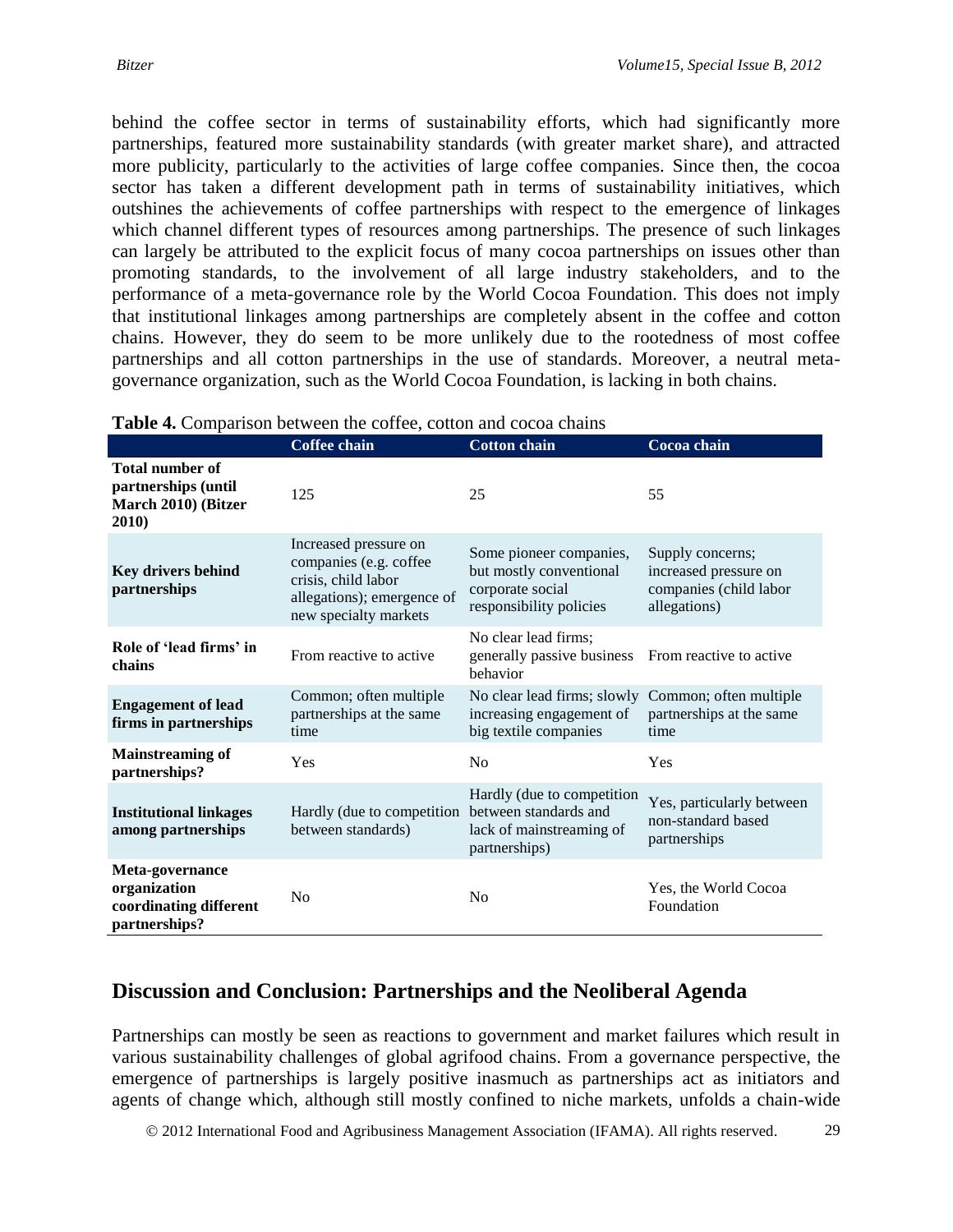governance effect. From a development perspective, the positive effects of partnerships are rather indirect and ambiguous. Several aspects of partnerships can be viewed critically and challenge their capacity to promote sustainable change. These differing conclusions on the capacity of partnerships can be explained by the fact that partnerships fit into and largely embody the neoliberal agenda (Blowfield and Dolan 2008; Utting and Zammit 2009), which raises specific questions, particularly from a development perspective. Here, we do not refer to the neoliberal project of the 1980s and early 1990s, propagating privatization, liberalization and deregulation, but rather to the subsequent process of what Peck and Tickell (2002) refer to as 'roll-out neoliberalization', i.e. extending the legitimacy of neoliberalism, including the efficiency of private enterprises and market-based solutions to social and environmental issues.

The article revealed that the neoliberal agenda is mirrored in three key conceptual underpinnings of partnerships, which each create considerable friction with certain development objectives. Firstly, partnerships, in a reciprocal interplay, promote as well as reflect the increased importance of businesses, but also of stakeholders from civil society. While this is suggested to counteract the insufficient reach and enforcement of traditional governmental approaches, the endeavor of exploiting the changing role of business in society seems to result in partnerships being increasingly driven by businesses that are able to strategically use partnerships to address concerns relevant to them and to expand their sphere of influence on sustainable development issues (Gregoratti 2011). Secondly, partnerships epitomize the decreased importance of governments, since governments, particularly from producer countries, are conspicuously underrepresented in partnerships, and since partnerships primarily act as change agents at the global and local levels, but not at the national level. This risks leading to the exclusion of governments from shaping the notion of development, and it implies that important decisions regarding production issues are often made far away from the actual country of production (Schouten and Glasbergen 2011). Thirdly, partnerships represent a managerial approach to solving sustainability challenges, which can best be seen in the popularity of standards among many partnerships. However, standards do not represent neutral tools, but rather typify new social practices that have ambiguous implications for producers and serve to focus on particular issues, while detracting attention from other issues (Hatanaka and Busch 2008).

This neoliberal orientation of partnerships appears to result in a depoliticized agenda-setting, which marginalizes certain development concerns, such as the issue of smallholder empowerment, the costs and benefits of different certification schemes, or the implications for the poorest segment of producers. Other concerns are not addressed at all, such as the patterns of power and resource distribution underlying global agrifood chains. The dominance of business objectives over development concerns shows that partnerships are constrained in their capacity to reshape the relationship between business and development without external incentives. Ultimately, they might adjust current structures, but it is unlikely that the incremental change pursued by many partnerships would lead to more fundamental change.

This should not be taken as a plea against the involvement of business in partnerships. Rather, this discussion aims to highlight the tensions within partnerships due to the difficult relationship between the neoliberal orientation of partnerships and certain development objectives. The comparison of partnerships from two distinct perspectives revealed that partnerships pursue a pragmatic view of sustainable change, which is subject to different limitations, and is not able to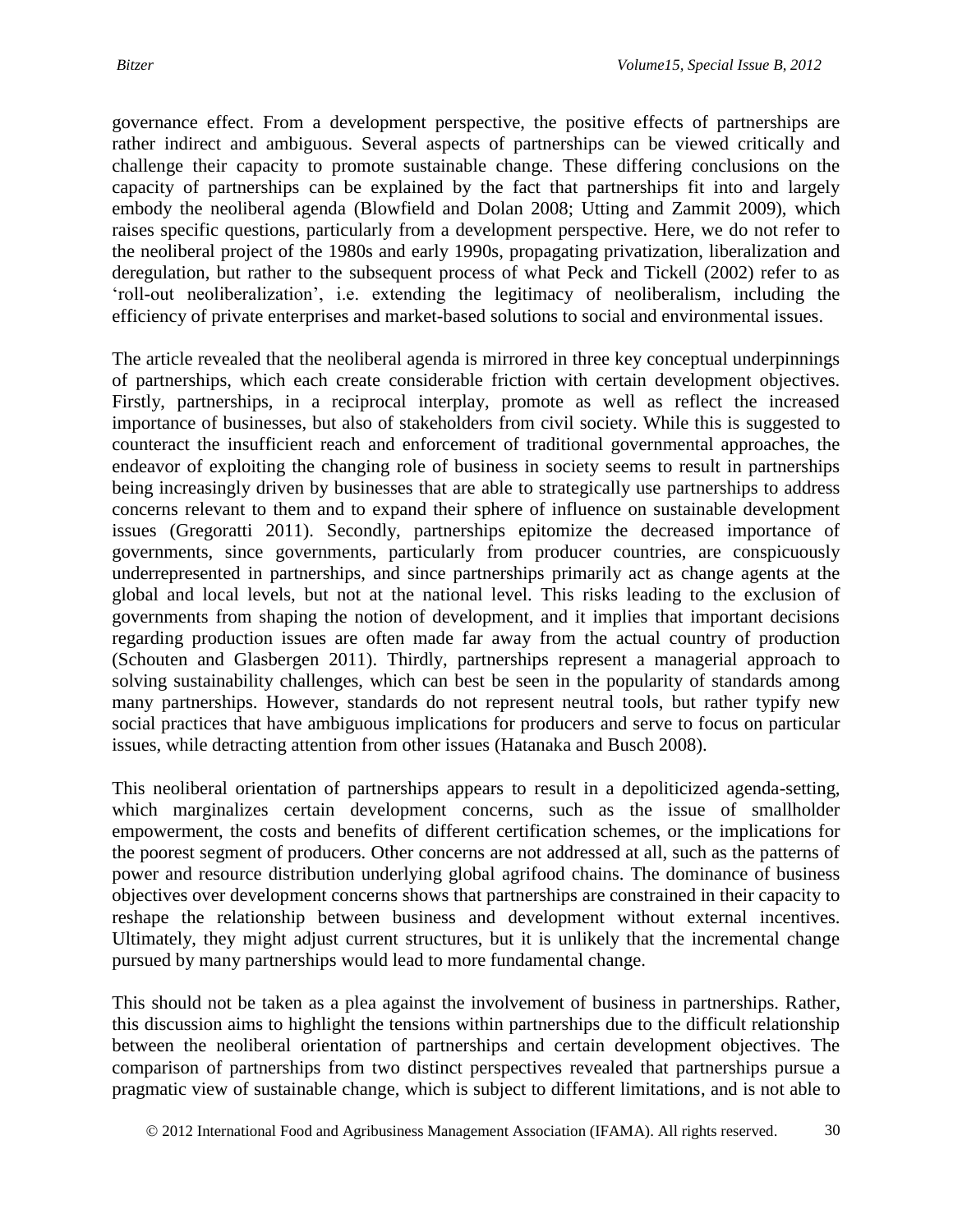fully capture the conditional nature of positive development outcomes. This calls for a reconceptualization of partnerships and their underlying assumptions to change the way that they construct the relationship between business and development. Partnerships are not 'wrong', but insufficient and therefore, renewed attention should be paid to the gaps in the solutions provided by partnerships.

Businesses cannot be expected to commence such a re-conceptualization against their selfinterests and their framing of problems. As Knorringa and Helmsing (2008: 1059) argue: "Firms have no interest in [...] a focus on development impacts beyond what they need in terms of verifiable information to satisfy their stakeholders". Participation in partnerships makes good business sense on a variety of grounds and can be helpful in gaining or maintaining competitive advantage. On the one hand, corporate engagement is important for their license to operate by portraying responsible business behavior to consumers, investors, business partners and society at large. On the other hand, involvement in partnerships can result in concrete deliverables, such as developing new markets and products, securing supply, coordinating supply chains and mitigating risks. Although no information exists on the actual benefits gained by businesses through their engagement in partnerships, the fact that businesses have been so successful in determining the agenda of partnerships, including the use of standards, may indicate that most existing partnerships are the best governance mechanism for achieving the sustainability goals of *businesses*.

So the question remains, which other actors could stimulate and nurture a renewed conceptualization of partnerships? Governments, as noted throughout the partnership literature, are hardly or only sporadically involved in partnerships, and mostly lack a strategic and coordinated approach to partnerships. This leaves us with NGOs, despite the significant criticism they have received, among others as regards their effectiveness and accountability in development efforts, and despite their shortcomings in addressing these criticisms. Yet, given their active role in initiating the partnership trend by challenging firm behavior, it would appear that it depends mostly on NGOs to re-politicize their interactions with businesses in order to achieve a broader framing of the sustainability problems than businesses are willing to endorse. Furthermore, their position as intermediaries between state, market and citizens, as intermediaries between different countries and levels of global-local action, and as intermediaries between vision and pragmatism (Edwards 2011) might make them well-suited to embrace the challenge of reconceptualization. Again, this does not imply that NGOs should collectively abandon the collaborative approach towards business and resort back to campaigning, naming and shaming. As Edward and Tallontire (2009, p. 830) point out, re-politicization is about creative contestation in lieu of antagonistic confrontation and should therefore not be interpreted as anti-business behavior. Rather, it entails a renewed, deliberate and independent problem analysis in terms of what the sustainability challenges of global agrifood chains are, what kind of change would be necessary to overcome these challenges, how this change could come about, either through partnerships or through alternative action, and what the roles of the different stakeholders in these pathways could be.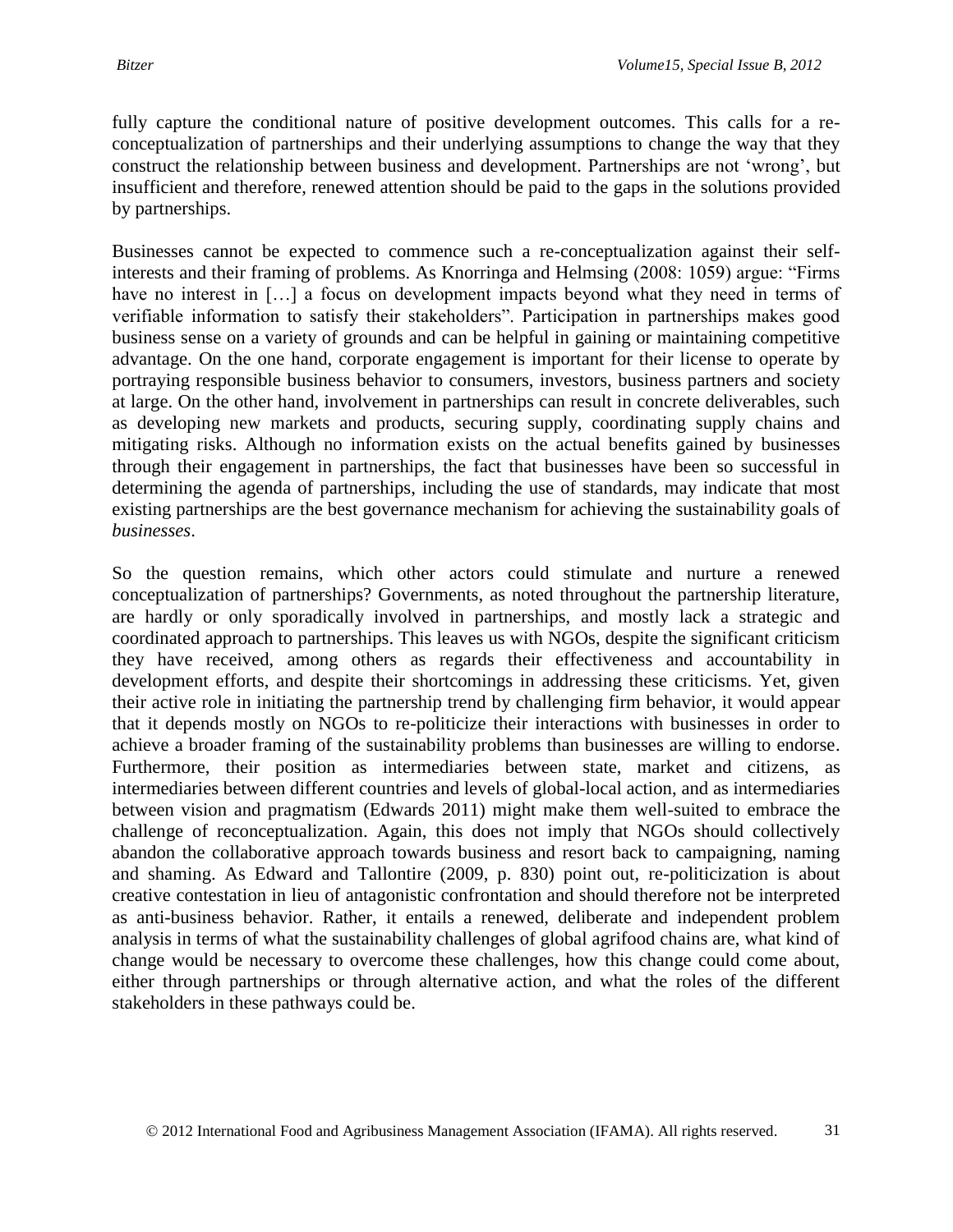# **References**

- Andonova, Liliana B., Michele M. Betsill, and Harriet Bulkeley. 2009. Transnational Climate Governance. *Global Environmental Politics* 9(2): 52-73.
- Arifin, Bustanul. 2010. Global Sustainability Regulation and Coffee Supply Chains in Lampung Province, Indonesia. *Asian Journal of Agriculture and Development* 7(2): 67-89.
- Ascher, William. 2007. Policy sciences contributions to analysis to promote sustainability. *Sustainability Science* 2: 141-149.
- Auld, Graeme. 2010. Assessing Certification as Governance: Effects and Broader Consequences for Coffee. *The Journal of Environment & Development* 19(2): 215-241.
- Bäckstrand, Karin. 2008. Accountability of Networked Climate Governance: The Rise of Transnational Climate Partnerships. *Global Environmental Politics* 8(3): 74-102.
- Bain, Carmen. 2010. Governing the Global Value Chain: GLOBALGAP and the Chilean Fresh Fruit Industry. *International Journal of Sociology of Agriculture and Food* 17(1): 1–23.
- Bassett, Thomas J. 2010. Slim pickings: Fairtrade cotton in West Africa. *Geoforum* 41(1): 44– 55.
- Batie, Sandra. 2008. Wicked Problems and Applied Economics. *American Journal of Agricultural Economics* 90(5): 1176-1191.
- Bendell, Jem. 2005. In whose name? The accountability of corporate social responsibility. *Development in Practice* 15(3&4): 362-374.
- Biermann, Frank, Man-san Chan, Aysem Mert, and Philipp Pattberg. 2007. Multi-stakeholder partnerships for sustainable development: does the promise hold? In *Partnerships, Governance and Sustainable Development. Reflections on Theory and Practice*, edited by Pieter Glasbergen, Frank Biermann and Arthur P. J. Mol, 239-260. Cheltenham, UK; Northampton, USA: Edward Elgar.
- Biermann, Frank, and Klaus Dingwerth. 2004. Global Environmental Change and the Nation State. *Global Environmental Politics* 4(1): 1-22.
- Bitzer, Verena, Mara Francken, and Pieter Glasbergen. 2008. Intersectoral partnerships for a sustainable coffee chain: Really addressing sustainability or just picking (coffee) cherries? *Global Environmental Change* 18: 271-284.
- Bitzer, Verena, and Pieter Glasbergen. 2010. Partnerships for sustainable change in cotton: an institutional analysis of African cases. *Journal of Business Ethics* 93(S2): 223-240.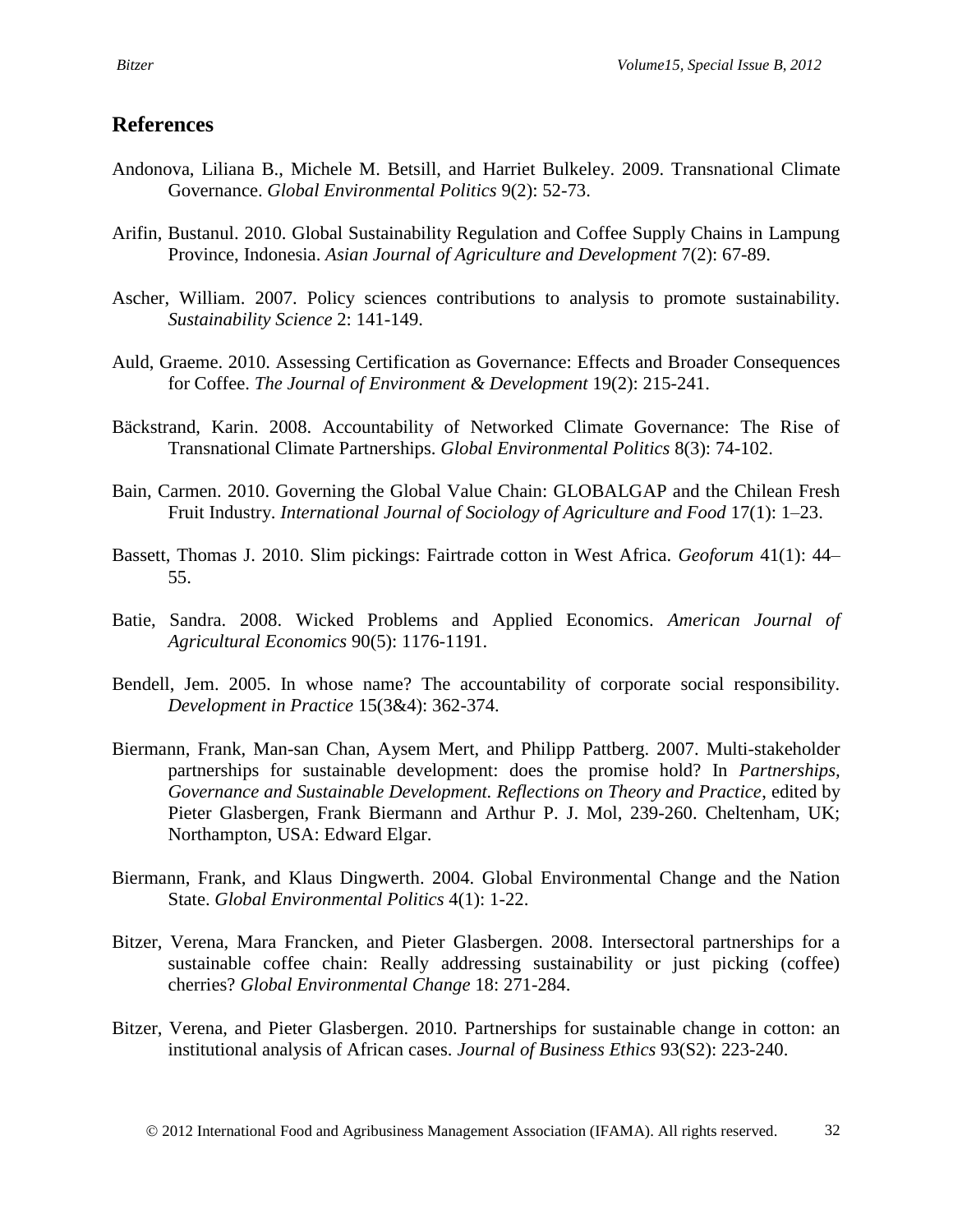- Bitzer, V. 2010. Partnerships in the global coffee, cocoa and cotton chains database version March 2010. Utrecht-Nijmegen Programme on Partnerships (UNPOP), Utrecht.
- Bitzer, Verena, Jeroen Van Wijk, A. H. J. Helmsing, and Victor Van der Linden. 2011. Partnering to facilitate smallholder inclusion in value chains. In *Value Chains, Social Inclusion and Economic Development: Contrasting Theories and Realities*, edited by A. H. J. Helmsing and Sietze Vellema, 221-246. London and New York: Routledge.
- Bitzer, Verena, Pieter Glasbergen, and Pieter Leroy. 2012a. Partnerships of a feather flock together? An analysis of the emergence of networks of partnerships in the global cocoa sector. *Global Networks* 12(3): 355-374.
- Bitzer, Verena, Pieter Glasbergen, and Bas Arts. 2012b. Exploring the potential of intersectoral partnerships to improve the position of farmers in global agrifood chains: findings from the coffee sector in Peru. *Agriculture and Human Values* [online: 10.1007/s10460-012- 9372-z].
- Blowfield, Michael E. 2007. Reasons to be Cheerful? What we know about CSR's impact. *Third World Quarterly* 28(4): 683-695.
- Blowfield, Michael E., and Catherine S. Dolan. 2008. Stewards of Virtue? The Ethical Dilemma of CSR in African Agriculture. *Development and Change* 39(1): 1-23.
- Bray, David B., Jose Luis Plaza Sanchez, and Ellen Contreras Murphy. 2002. Social dimensions of organic coffee production in Mexico: Lessons for eco-labeling initiatives. *Society and Natural Resources* 15: 429-446.
- Daviron, Benoit, and Peter Gibbon. 2002. Global Commodity Chains and African Export Agriculture. *Journal of Agrarian Change* 2(2): 137-161.
- Daviron, Benoit, and Stefano Ponte. 2005. *The coffee paradox. Global markets, commodity trade and the elusive promise of development*. New York: Zed Books.
- Dentoni, Domenico, and H. Christopher Peterson. 2011. Multi-Stakeholder Sustainability Alliances in Agri-Food Chains: A Framework for Multi-Disciplinary Research. *International Food and Agribusiness Management Review* 14(5): 83-108.
- Dingwerth, Klaus. 2008. North-South Parity in Global Governance: The Affirmative Procedures of the Forest Stewardship Council. *Global Governance* 14: 53-71.
- Edward, Peter, and A. Tallontire. 2009. Business and development Towards re-politicisation. *Journal of International Development* 21(6): 819-833.
- Edwards, Michael. 2011. Development INGOs: Retirement, replacement or rejuvenation? The Broker: <http://www.thebrokeronline.eu/Articles/Development-INGOs> [accessed August 23, 2012].
	- 2012 International Food and Agribusiness Management Association (IFAMA). All rights reserved. 33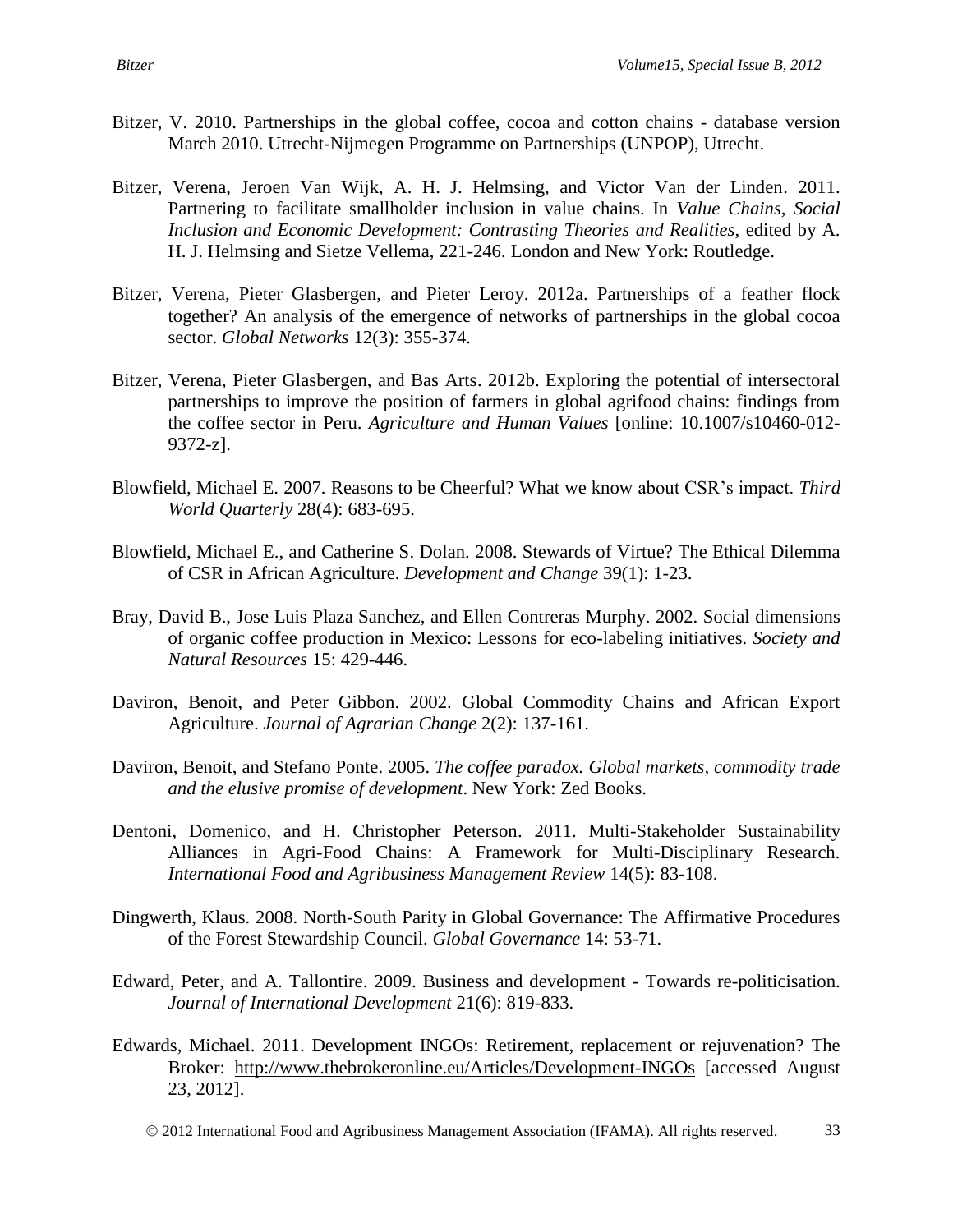- Fold, Niels. 2002. Lead Firms and Competition in 'Bi-polar' Commodity Chains: Grinders and Branders in the Global Cocoa–chocolate Industry. *Journal of Agrarian Change* 2(2): 228-247.
- Fuchs, Doris, Agni Kalfagianni, and Tetty Havinga. 2011. Actors in private food governance: the legitimacy of retail standards and multistakeholder initiatives with civil society participation. *Agriculture and Human Values* 28(3): 353-367.
- Giovannucci, Daniele, and Stefano Ponte 2005. Standards as a new form of social contract? Sustainability initiatives in the coffee industry. *Food Policy* 30: 284-301.
- Glasbergen, Pieter. 2007. Setting the scene: the partnership paradigm in the making. In *Partnerships, Governance and Sustainable Development. Reflections on Theory and Practice.*, edited by Pieter Glasbergen, F. Biermann and A. P. J. Mol, 1-28. Cheltenham, UK; Northampton, USA: Edward Elgar.
- 2011. Mechanisms of private meta-governance: an analysis of global private governance for sustainable development. *International Journal of Strategic Business Alliances* 2(3): 189-206.
- Gregoratti, Catia. 2011. Global nuts and local mangoes: a critical reading of the UNDP Growing Sustainable Business Initiative in Kenya. *Agriculture and Human Values* 28(3): 369-383.
- Haas, P. M. 2004. Addressing the Global Governance Deficit. *Global Environmental Politics*  4(4): 1-15.
- Hatanaka, Maki, and Lawrence Busch. 2008. Third-Party Certification in the Global Agrifood System: An Objective or Socially Mediated Governance Mechanism? *Sociologia Ruralis* 48 (1):73-91.
- Haufler, Virginia. 2003. New forms of governance: certification regimes as social regulations of the global market. In *Social and Political Dimensions of Forest Certification*, edited by Errol Meidinger, Chris Elliott and Gerhard Oesten, 237-247. Remagen-Oberwinter: Forstbuch.
- Henson, Spencer, and John Humphrey. 2009. The Impacts of Private Food Safety Standards on the Food Chain and on Public Standard-Setting Processes. Rome: Food and Agriculture Organisation of the United Nations (FAO).
- Humphrey, John, and Hubert Schmitz. 2001. Governance in global value chains. *IDS Bulletin* 32(3): 19-29.
- Jessop, Bob. 1998. The Rise of Governance and the Risks of Failure: the Case of Economic Development. *International Social Science Journal* 50(155): 29-45.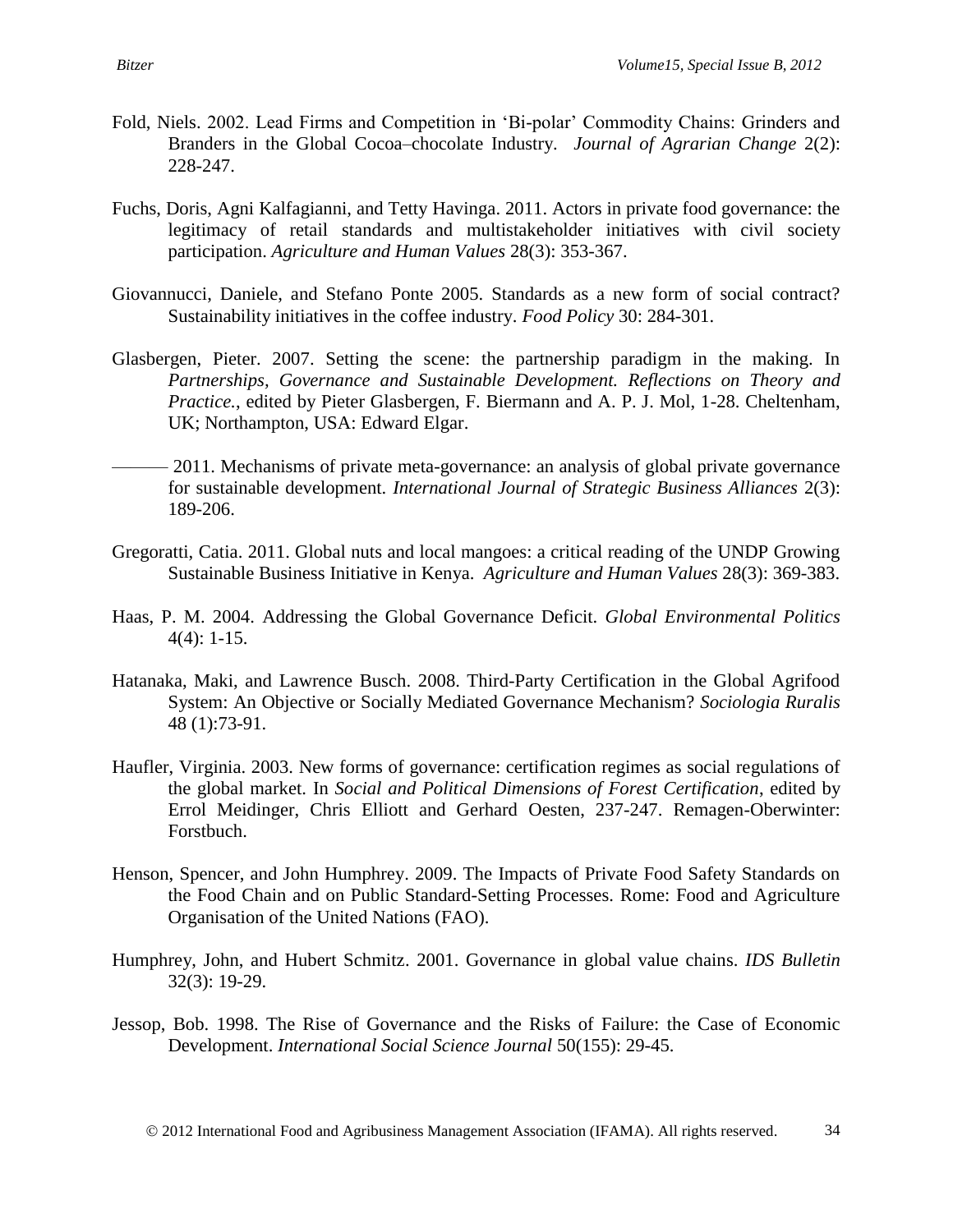- Kaan, Christopher, and Andrea Liese. 2011. Public private partnerships in global food governance: business engagement and legitimacy in the global fight against hunger and malnutrition. *Agriculture and Human Values* 28(3): 385-399.
- Knorringa, Peter, and A. H. J. Helmsing. 2008. Beyond an Enemy Perception: Unpacking and Engaging the Private Sector. *Development and Change* 39(6): 1053-1062.
- Knorringa, Peter, Gerdien Meijerink and Greetje Schouten. 2011. Voluntary Governance Initiatives and the Challenges of Inclusion and Upscaling. In *Value Chains, Social Inclusion and Economic Development: Contrasting Theories and Realities*, edited by A. H. J. Helmsing and Sietze Vellema. London and New York: Routledge.
- Kolk, Ans, Rob Van Tulder, and Esther Kostwinder. 2008. Business and partnerships for development. *European Management Journal* 26: 262-273.
- Kolk, Ans. 2011. Mainstreaming sustainable coffee. *Sustainable Development* [Online: DOI: 10.1002/sd.507].
- Lemos, Maria Carmen, and Arun Agrawal. 2006. Environmental governance. *Annual Review of Environmental Resources* 31: 297-325.
- Linton, April. 2005. Partnering for sustainability: business–NGO alliances in the coffee industry. *Development in Practice* 15(3&4): 600-614.
- Lund-Thomsen, Peter. 2009. Assessing the Impact of Public–Private Partnerships in the Global South: The Case of the Kasur Tanneries Pollution Control Project. *Journal of Business Ethics* 90: 57-78.
- Lyon, Sarah. 2006. Migratory imaginations: The commodification and contradictions of shade grown coffee. *Social Anthropology* 14(3): 377–390.
- Manning, Stephan and Oliver von Hagen. 2010. Linking local experiments to global standards: How project networks promote global institution-building. *Scandinavian Journal of Management* 26(4): 398-416.
- Muradian, Roldan, and Wim Pelupessy. 2005. Governing the Coffee Chain: The Role of Voluntary Regulatory Systems. *World Development* 33(12): 2029-2044.
- Mutersbaugh, Tad. 2002. The number is the beast: a political economy of organic-coffee certification and producer unionism. *Environment and Planning A* 34: 1165-1184.
- Narrod, Clare, Roy Devesh, Julius Okello, Belem Avendaño, Karl Rich, and Amit Thorat. 2009. Public–private partnerships and collective action in high value fruit and vegetable supply chains. *Food Policy* 34(1): 8-15.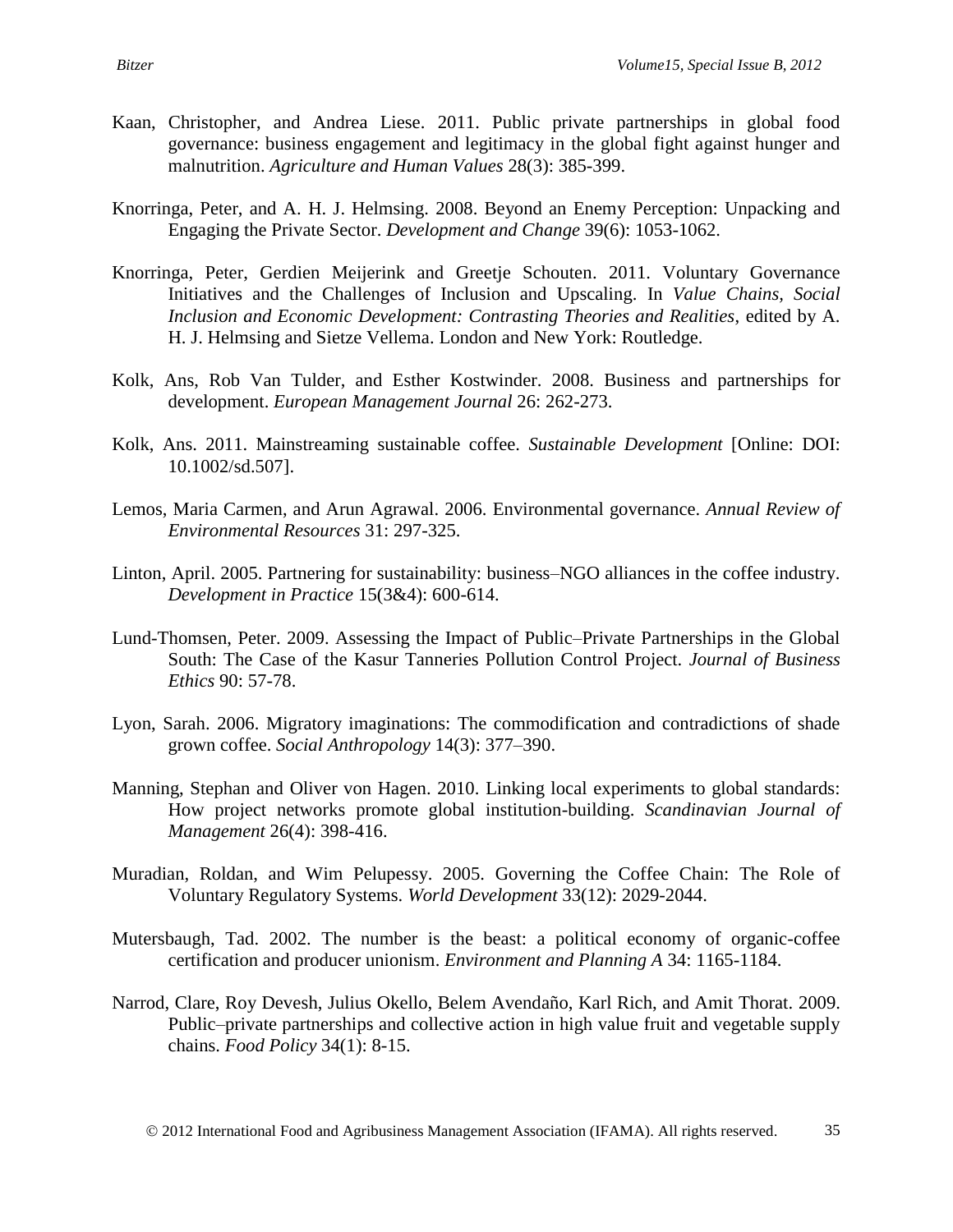- Neilson, Jeffrey. 2007. Global Markets, Farmers and the State: Sustaining Profits in the Indonesian Cocoa Sector. *Bulletin of Indonesian Economic Studies* 43(2): 227-250.
- OECD 2006. Promoting Pro-Poor Growth Agriculture. In *Promoting Pro-Poor Growth: Policy Guidance for Donors*. Paris: Organisation for Economic Co-operation and Development.
- Pattberg, Philipp. 2005. The Institutionalization of Private Governance: How Business and Nonprofit Organizations Agree on Transnational Rules. *Governance: An International Journal of Policy, Administration, and Institutions* no. 18 (4):589-610.
- ——— 2006. Private governance and the South: lessons from global forest politics. *Third World Quarterly* 27: 579-593.
- ——— 2010. Public–private partnerships in global climate governance. *Wiley Interdisciplinary Reviews: Climate Change* 1(2):279-287.
- Peck, Jamie and Adam Tickell. 2002. Neoliberalizing Space. *Antipode* 34(4): 380-404.
- Perez-Aleman, P. and M. Sandilands. 2008. Building value at the top and the bottom of the global supply chain: MNC-NGO partnerships. *California Management Review* 51(1): 24- 49.
- Peterson, H. Christopher, Allen Wysocki, and Stephen B. Harsh. 2001. Strategic choice along the vertical coordination continuum. *International Food and Agribusiness Management Review* 4(2): 149-166.
- Peterson, H. Christopher 2009. Transformational supply chains and the 'wicked problem' of sustainability: aligning knowledge, innovation, entrepreneurship, and leadership. *Journal of Chain and Network Science* 9(2): 71-82.
- Potts, Jason, Kees Van der Meer, and J. Daitchman. 2010. The State of Sustainability Initiatives Review 2010: Sustainability and Transparency. Winnipeg, Canada: International Institute for Sustainable Development (IISD).
- Raynolds, Laura T., Douglas L. Murray, and Andrew Heller. 2007. Regulating sustainability in the coffee sector: A comparative analysis of third-party environmental and social certification initiatives. *Agriculture and Human Values* 24: 147-163.
- Raynolds, Laura T. 2009. Mainstreaming Fair Trade Coffee: From Partnership to Traceability. *World Development* 37(6): 1083–1093.
- Reed, Ananya Mukherjee, and Darryl Reed. 2009. Partnerships for Development: Four Models of Business Involvement. *Journal of Business Ethics* 90: 3-37.
- Rein, Melanie, and Leda Stott. 2009. Working Together: Critical Perspectives on Six Cross-Sector Partnerships in Southern Africa. *Journal of Business Ethics* 90: 79-89.
	- 2012 International Food and Agribusiness Management Association (IFAMA). All rights reserved. 36